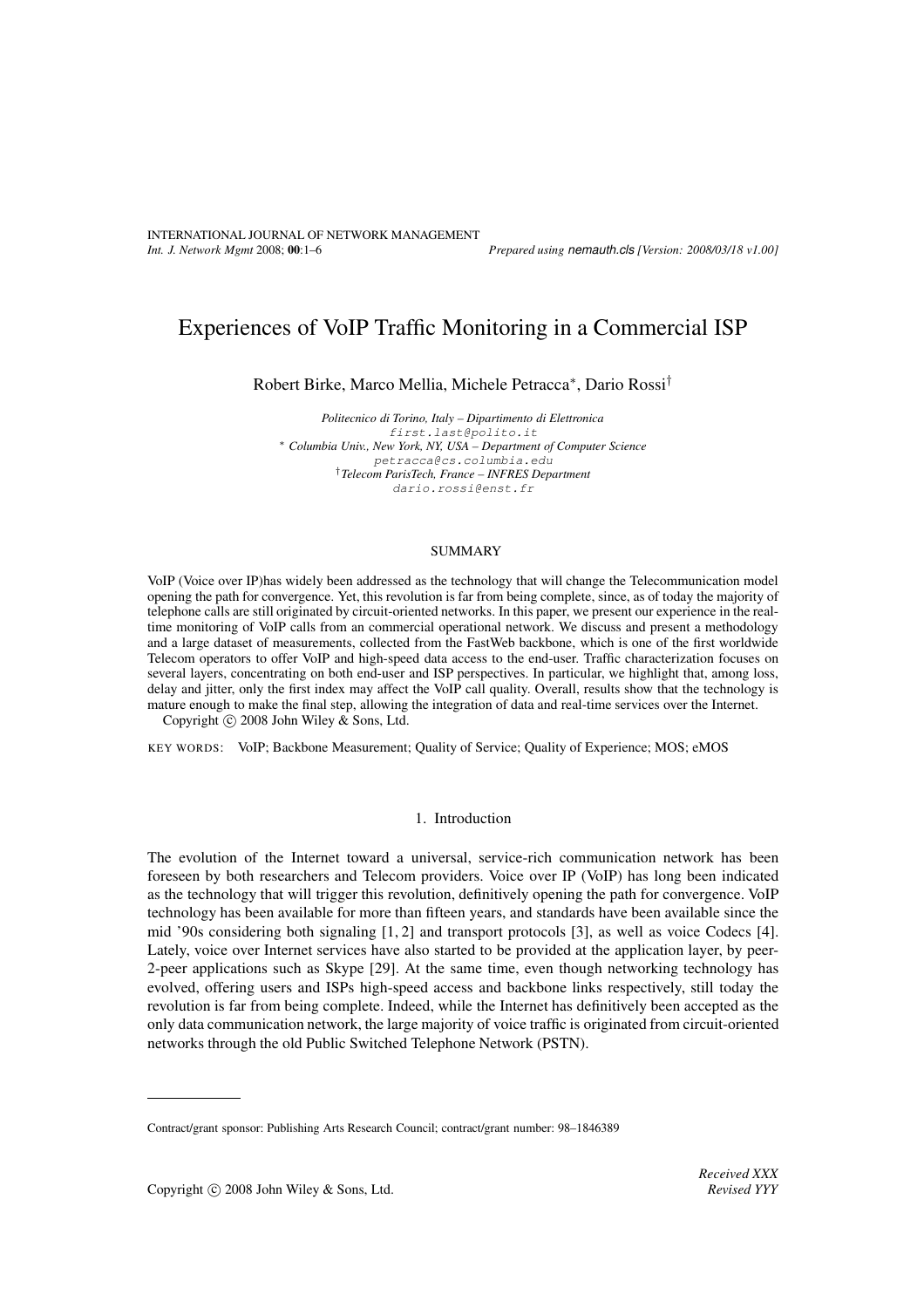Traffic monitoring and characterization have always been seen as a key methodology for understanding telecommunication technology and operation, and the complexity of the Internet has attracted many researchers to face traffic measurements since the pioneering times [5]. Data traffic has hogged the majority of this effort, while the attention toward VoIP traffic measurements only recently increased [9–28]. However, the wide majority of previous studies [9–25] relies on traffic characterization and measurement obtained from active probes, in which controlled sources (either PCs, VoIP phones or traffic generators), are used to inject packets in LAN or simple WAN environments. To the best of our knowledge, no extended measurement studies based on purely passive monitoring of VoIP traffic are available in the literature. Note that passive monitoring has several advantages versus active monitoring: i) no artificial traffic in injected in the network, avoiding altering the network conditions; ii) the collected dataset is representative of real-users activity in operational networks; iii) no artificial workload generators are required, since actual traffic generated by users is directly observed. For example in this paper we consider a dataset of several thousand calls per minute for several months, amounting to some Terabytes of traffic: the extensiveness of this dataset can hardly be matched with any active measurement technique.

Active monitoring techniques instead allow a larger degree of flexibility in selecting some parameters, and investigating their impact on the quality of VoIP service. For instance, it would be easier to quantify the VoIP quality by artificially imposing given network conditions (e.g., packet loss and delay) in a testbed: at the same time, it would be however hard to know how to map the gathered set of parameters to different real networks. Finally, notice that the use of active monitoring techniques is not restricted to testbeds, as active methodologies can also be successfully exploited in operational networks. In this case, the QoS of the actively injected probe flows is evaluated, in the attempt to infer the QoS experienced by actual users of the same network. The challenge lies in this case into the selection of a representative subset of active flows, so to ensure that the measured QoS closely matches that of real users.

In this paper, we present our experience in designing a methodology to passively monitor VoIP phone calls in a commercial and operative network, from which we then extract an extended set of measurement results. A preliminary version of this paper appeared in [6]. This version extends our findings by considering a longer period of traffic, presenting a more detailed measurement set and a deeper result analysis. In addition, while cross-checking the results presented in [6], we find out that those were affected by an artificial problem, since the probe machine introduced artificial packet drops, which deeply affected the measurement results and conclusions. This problem has been fixed in this version of the paper. This shows that, when moving from theory to practice, measurement results must be carefully verified, as otherwise experimental glitches may drive to misleading conclusions if not detected.

Real traffic traces are collected from an ISP provider in Italy, called FastWeb [7], which is the main broadband telecommunication company in Italy, offering telecommunication services to more than 2 million subscribers (20% market share). Thanks to its fully IP architecture, and the use of either Fiber to the Home (FTTH) or Digital Subscriber Line (xDSL) access, FastWeb has optimized the delivery of converged services, like data, VoIP and IP television, over a single broadband connection. No PSTN circuit is offered to end-users, so that native VoIP is adopted.

In this paper, we mainly provide:

- a methodology to assess the VoIP quality using passive measurements, which we then apply to an actual VoIP installation, relative to a large user population;
- a large set of measurements of both application/user layer indexes (such as phone call duration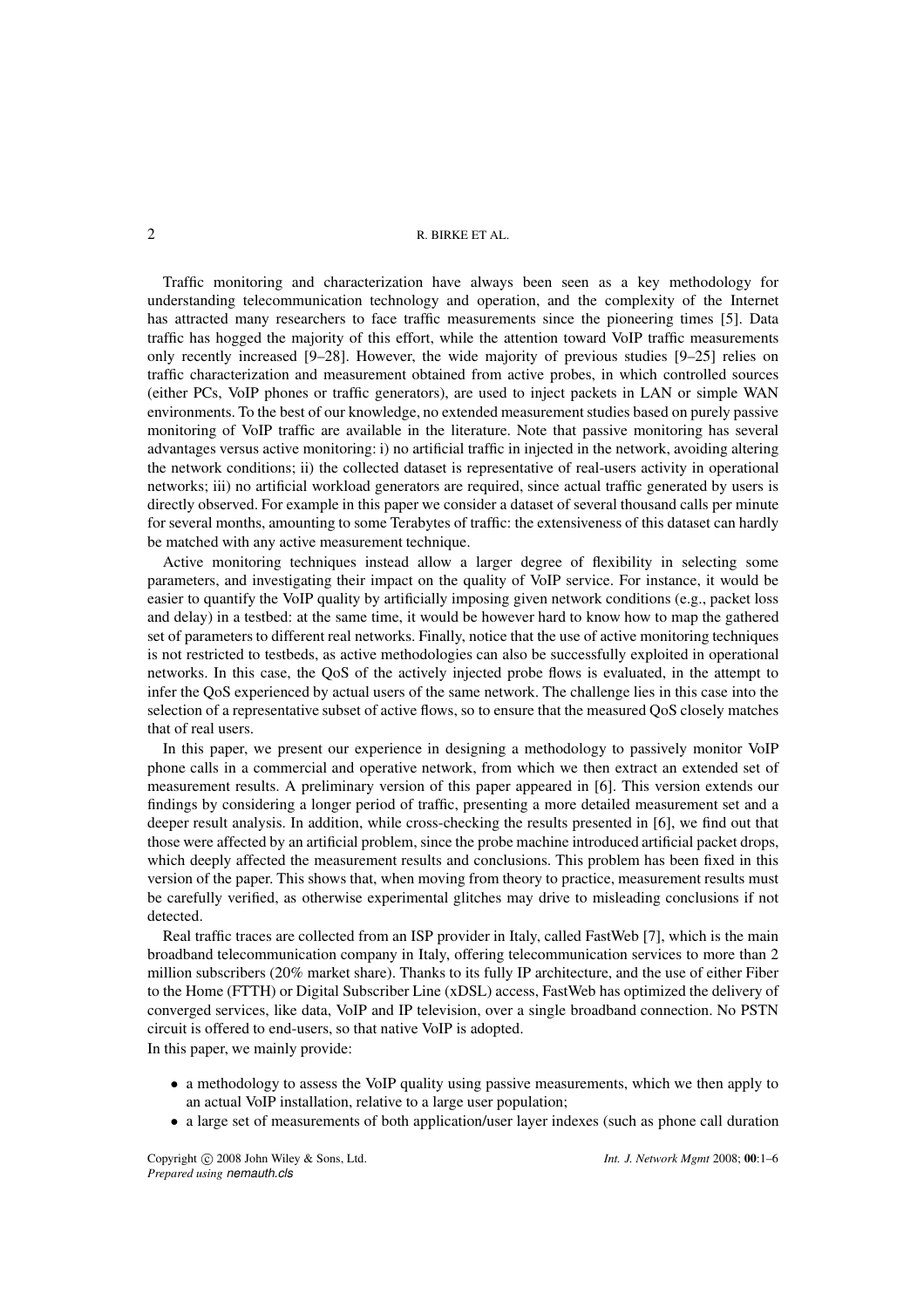and perceived quality) and network layer parameters (such as loss probability, round trip time and jitter) for real VoIP traffic collected from an actual large VoIP deployment;

• a thorough assessment of the impact of the network access technology and network topology – results will be presented by conditioning on homogeneous sets (e.g., grouping users based on their access technology or the cities in which they live).

Based on the above analysis, we can summarize our main result as follows:

- although call quality depends on several factors, in the FastWeb scenario among network-layer performance indexes we find the loss probability to be the principal cause of VoIP quality degradation;
- overall, call quality evaluation confirms that the technology has reached a sufficient maturity to make the final convergence step, allowing the integration of data and real-time services over the Internet, at least at the level of a single national ISP.

Moreover, besides contributing to the understanding of the VoIP technology, all the algorithms described in this paper are made available to the research community via an open-source tool called Tstat - TCP STatistic and Analysis Tool [8].

The rest of the paper is organized as follows. After overviewing the related effort in Sec. [2,](#page-2-0) we present the measurement methodology in Sec. [3](#page-3-0) and the details of the FastWeb architecture in Sec. [4.](#page-9-0) Measurement results are reported in Sec. [5,](#page-10-0) distinguishing between user-centric and network-centric. Finally, Sec. [6](#page-19-0) concludes the paper.

# 2. Related work

<span id="page-2-0"></span>A large body of literature work exist that focuses on the evaluation of the perceived quality of voice and video streams [9–28], which we briefly overview in the following. Notice that, our main focus being ISP-provided VoIP services, we do not consider voice over Internet services, such as those provided by peer-2-peer applications as Skype [29]. In this context, researchers have either focused on the study of QoS provided by the application [30], or have investigated the application usage patterns from live operational networks such as in our previous work [31].

The wide majority of effort [9–25] adopts an *active measurements* methodology – i.e., artificial traffic is injected in the networks, and QoS measurements are collected considering only this traffic. For instance, work has been conducted in characterizing the impact of parameters [9–13] such as packet delay and loss probability for the generic transport protocol, i.e. RTP over UDP [9, 10]. Both speech [11] and video [12] quality are considered, in a diversity of testbeds recently including IPv6 networks [13] or wireless access technologies as WiFi [14], WiBro [15] and WiMAX [16]. Related to ours are also work such as [17, 18], that consider simpler testbed scenarios. More precisely, authors of [17] measure the quality of voice calls offered by several VoIP applications, running on PCs and VoIP phones connected to a LAN environment. Similar results are presented in [18], where authors consider an H.323 compatible setup, and define a mapping between network layer measurements to VoIP quality: testbed experiments are presented, in which artificial VoIP traffic is sent through LAN and WAN environments.

To consider work closer to the present study, we can restrict our attention to studies that focus on VoIP calls in live operational networks [19–23]. Authors in [19] present a methodology to perform VoIP quality assessment over backbone networks. Active measurements are collected from a US backbone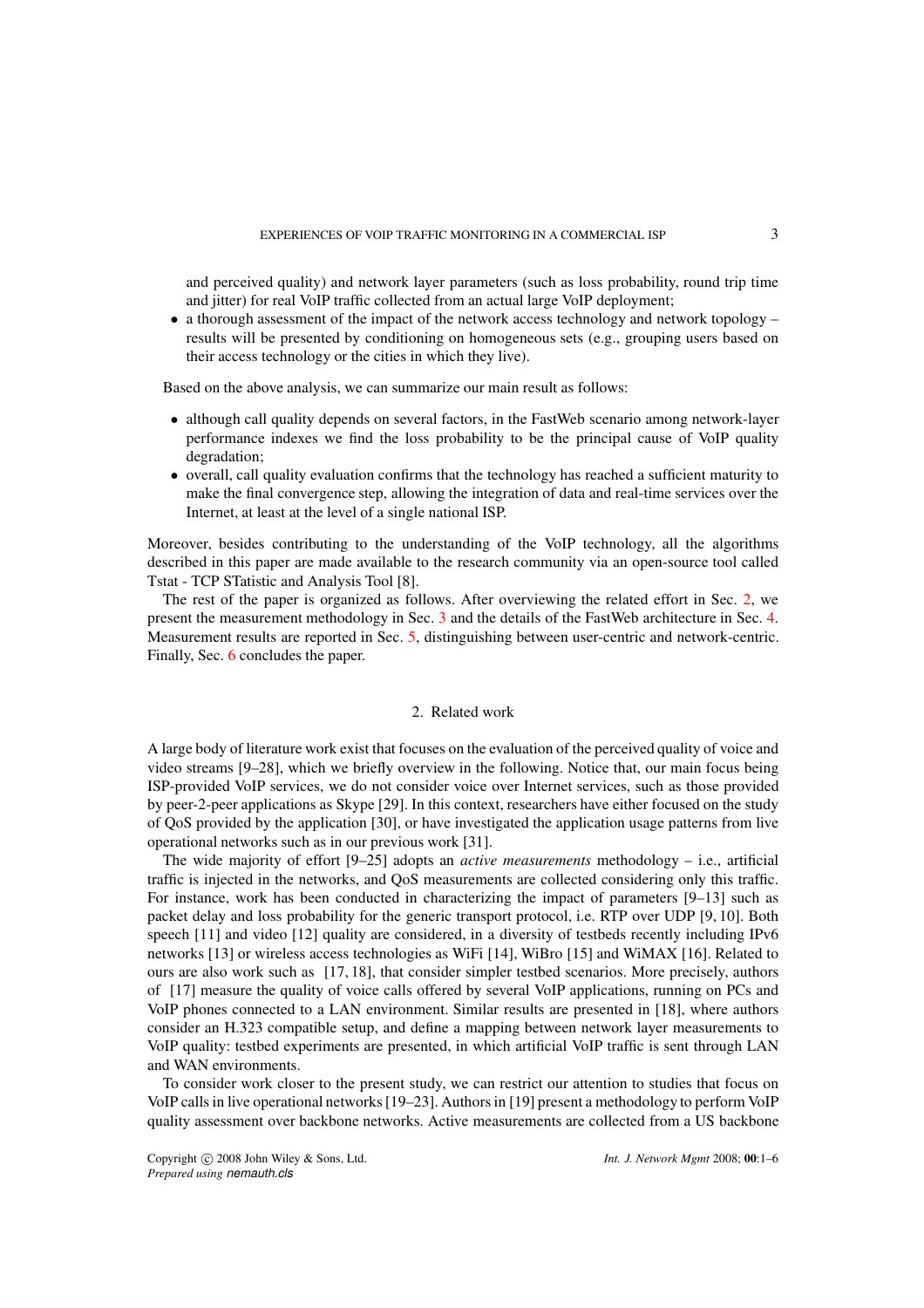network, and then results are fed to a model to derive rating for equivalent VoIP calls. Similarly, through active measurements, [20, 21] find VoIP calls quality on wide area network scale as being just acceptable, but not excellent. VoIP is also proved having a better quality over short distances in [22], although, currently, it is considered more a substitute of long distance phone calls mainly for cost reasons. More recently, authors in [23] pointed out the inter-AS (Autonomous System) routing protocol, i.e. BGP, to be one of the main factors that prevents cross-domain VoIP deployments from achieving the quality and reliability of land-line telephony. Notice that the above studies do not consider any possible traffic differentiation that ISPs may setup –such as simple priority schemes– that can nevertheless largely affect the conclusions.

As far as the operational tools [24,25] for the analysis of VoIP traffic are concerned, all tools share a common point: i.e., the idea of injecting artificial and know traffic at a source point, then to compare the received stream at a sink point to infer the quality of service. To name a few, ExamiNet [24] is able to verify the readiness of a generic network in hosting IP telephony, by inserting artificial synthesized speech traffic into the network and identifying weaknesses of the network before the deployment of the VoIP overlay infrastructure. CoMPACT [25] instead measures the VoIP performance over a network following a hybrid passive-active approach for network analysis, consisting in shaping the active insertion of traffic according to passive monitoring of the packet delay distribution.

It is worth to stress once more that all above work rely on *active measurement* techniques, and that only considerably fewer work [26–28] exploits *passive methodologies* – i.e., where actual network traffic is only inspected, but no additional traffic is injected in the network. Passive measurements techniques are largely preferable for live operational network, since the status of the network is not modified by injecting artificial traffic. In addition, user profiling can be performed only using passive methodologies: therefore, the ability of inferring VoIP quality from passive measurement would definitively be a rather desirable feature.

Yet, for the time being, passive methodologies such as those adopted in [26–28] have only fulfilled part of the needed effort. In more detail, authors of [26] exploit passive measurement technique, albeit their focus is on congestion control rather than VoIP call quality: indeed, passively measured VoIP traffic is used as input for trace driven simulations, aimed at assessing the impact of uncontrolled UDP VoIP traffic over responsive TCP sources. Authors of [27] propose instead a passive VoIP monitoring tool, but only simple measurements over an artificially loaded testbed are presented. Authors in [28] study instead VoIP quality mapping, considering the ITU-T E-Model [32], whose implementation is described in [33].

Therefore, to the best of our knowledge, this paper represent the first contribution that is able to shows the quality of VoIP calls collected from a large ISP, using a purely passive measurement technique.

#### 3. Measurement Methodology

<span id="page-3-0"></span>In this section we define the measurement methodology adopted to perform the traffic characterization, focusing on multimedia streams in particular. We assume that a monitoring probe is used to sniff packet headers from traffic flowing on a link, so that the first bytes of the packet payload (i.e., up to part of the RTP/RTCP headers) are exposed to the analyzer. We also assume that we observe a *bidirectional* stream of packets, so that both packets going to and coming from a node can be monitored.

All the developed algorithms have been implemented in Tstat [8], an IP networks monitoring and performance analysis tool developed by the Telecommunication Networks Group at Politecnico di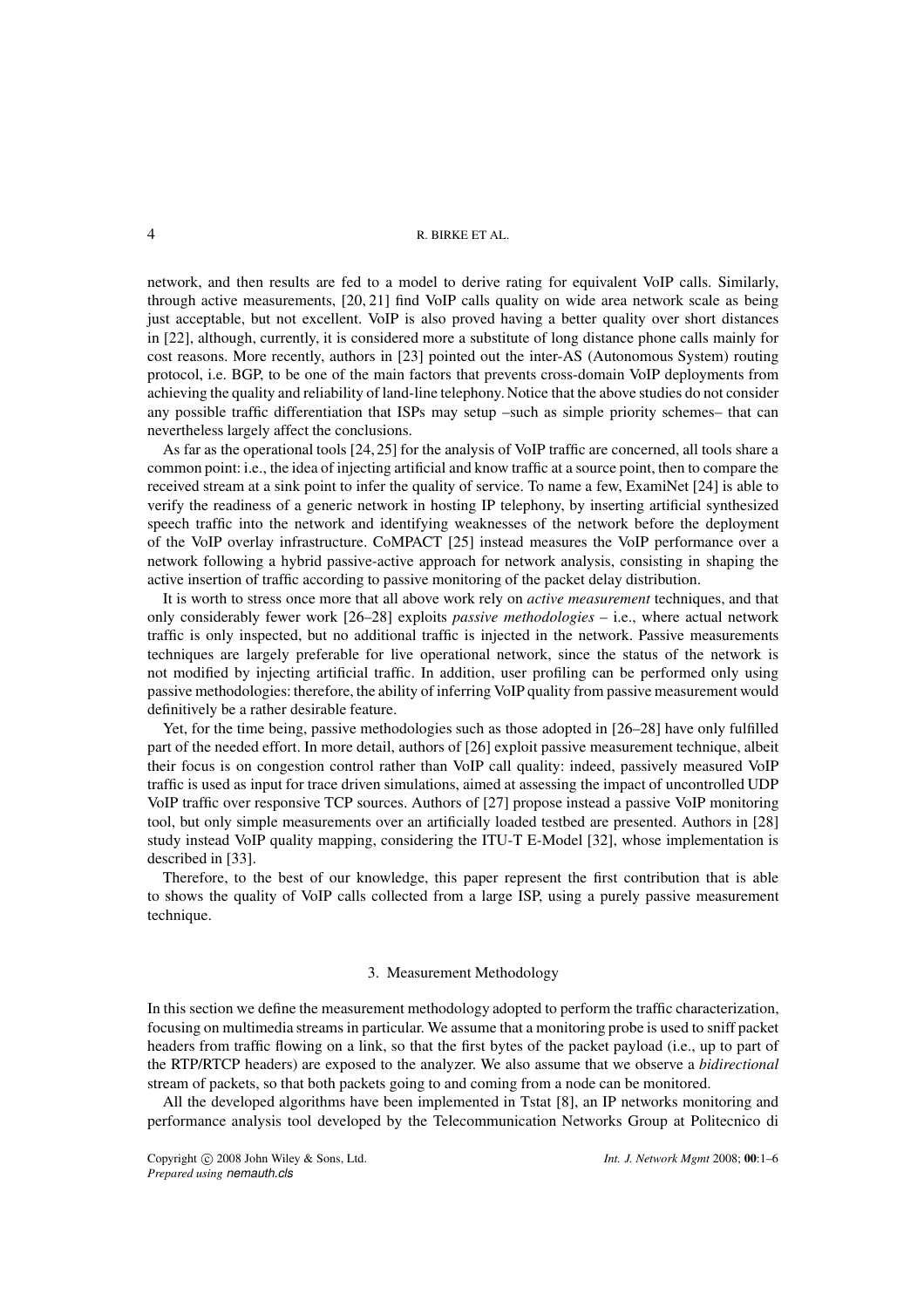

<span id="page-4-0"></span>Figure 1. Heuristic RTP and RTCP over UDP identification.

Torino. By passively observing traffic on a network link, Tstat computes a set of performance indexes at both the network (IP) and transport (TCP/UDP) layers. Originally focused on data traffic, Tstat has been enhanced to monitor multimedia streams, based on RTP/RTCP [3] protocols carried over UDP or tunneled over TCP.

# *3.1. Identification of RTP/RTCP over UDP flows*

VoIP and more generally multimedia applications usually rely on UDP at transport layer, which offers a connectionless, unreliable service. RTP/RTCP [3] are standard protocols used to support the additional features required to transport multimedia traffic over UDP, such as packet sequence management and stream synchronization. Both UDP and RTP/RTCP are characterized by the lack of connection signaling, therefore making it difficult to identify the connection setup, data transmission and tear-down phases. Indeed, several out-of-band signaling protocols can be used to setup a VoIP call, for example the one supported by H.323 [1] or SIP [2] standards. In order to identify a multimedia call, two options are available. The first one is to identify and interpret the signaling connection, consequently snooping the associated data connection. The second one is to directly identify the data connection. While the first method would prove more reliable, it is much more complex (since it requires a complete knowledge of the adopted signaling protocols) and troublesome (because it requires that both voice and signaling flows are exposed to the probe point and furthermore the *whole* signaling packet payload needed to be exposed to the monitoring tool). We therefore propose a passive identification methodology of RTP/RTCP flows that relies on the observation and monitoring of data streams only. Notice that only packet headers are required to be exposed to the analyzer, so that privacy concerns are limited. In particular, considering RTP, 12 Bytes of RTP headers are required, for a total of 40 Bytes considering also IP and UDP headers. Considering RTCP, up to 52 Bytes may be required to correctly decode a receiver report piggybacked to a sender report, i.e., 80 Bytes considering IP and UDP headers.

Because it is impossible to detect RTP/RTCP flows by relying on port numbers, all UDP traffic has to be tested: therefore, we define a simple but very effective heuristic algorithm for RTP/RTCP detection based on the Finite State Machine (FSM) shown in Fig. [1.](#page-4-0) Each UDP flow, identified by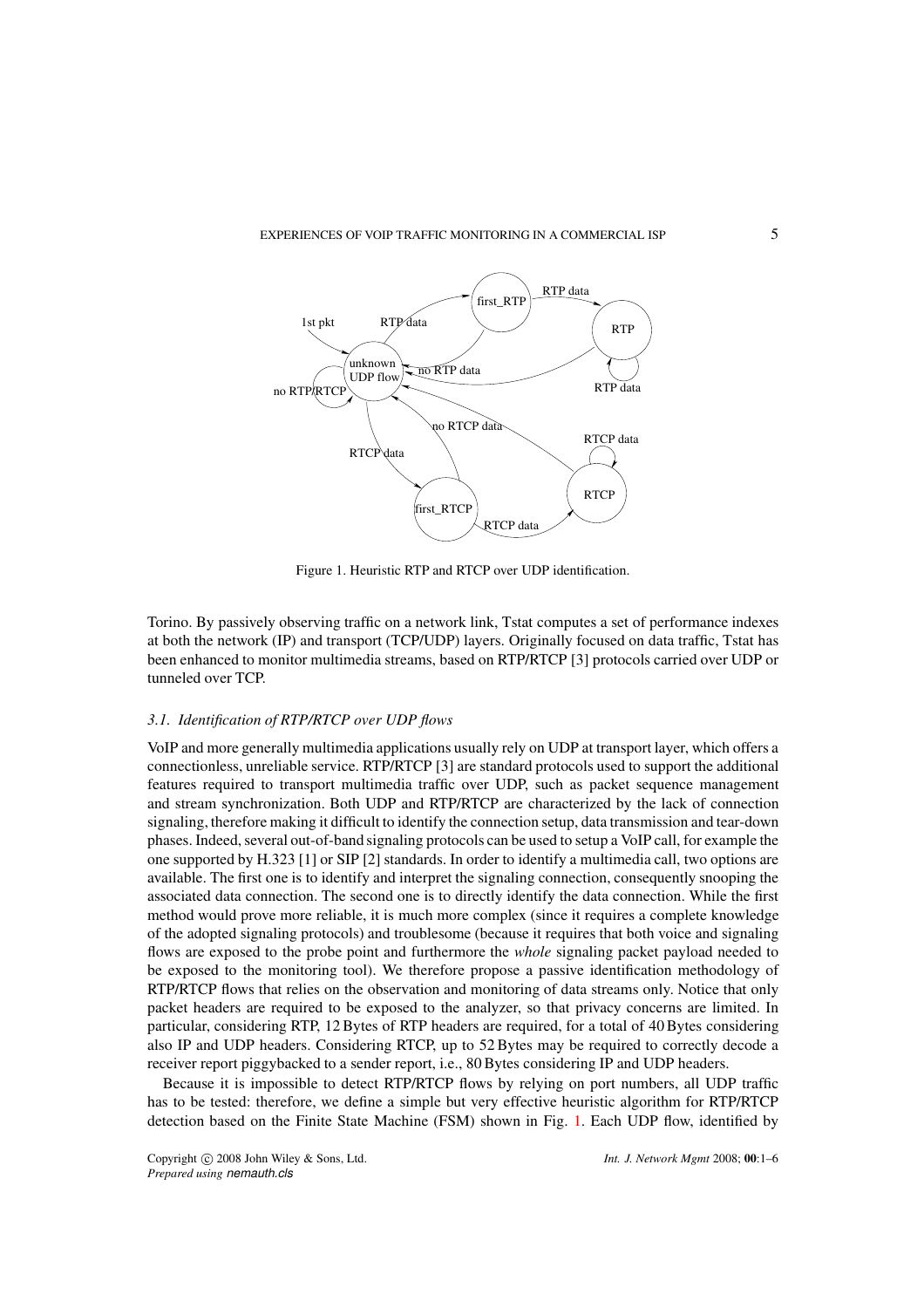using the traditional tuple (source and destination IP addresses, source and destination UDP port, IP protocol type), is tracked. A new flow starts when a packet is first observed, while an inactivity timeout is adopted to define the flow end[∗](#page-5-0) . Notice that for each bidirectional flow of UDP packets, two halfduplex streams are identified, i.e., one for each direction between the two nodes.

When the first UDP packet is observed, the flow is labeled as *unknown*. For each new UDP packet, the algorithm double checks if the UDP payload may be identified as an RTP/RTCP message. According to [3], some fields of the RTP/RTCP headers must satisfy some assumptions. In particular:

- the version field must be set to 2;
- the payload type field must have an admissible value;
- the UDP port must be larger than 1024.

If all three conditions are satisfied, then the flow is marked as a possible RTP/RTCP flow (*first RTP* and *first RTCP* state respectively). The *first RTP/first RTCP* states are entered if an even/odd UDP port number is observed respectively. The flow (i) Synchronization SouRCe identifier (SSRC), (ii) payload type, and (iii) sequence number (in case of a RTP flow) are then initialized to the value observed in the first packet.

When the next UDP packet is observed, the algorithm checks if, in the case of RTP:

- the version is equal to 2;
- the same SSRC of the first packet is present;
- the same payload type of the first packet is present;
- the sequence number is the expected one:

or in the case of RTCP:

- the version is equal to 2;
- the same SSRC of the first packet is present;
- the packet type is an admissible one;

In case of correct matching, the *RTP* or *RTCP* state is entered respectively, and the flow is labeled as RTP/RTCP and its analysis can start.

Then, for each observed UDP packet, the algorithm verifies that the UDP payload still contains valid RTP/RTCP values. In case the headers of subsequent packes do not comply with the IETF standards (e.g., the sequence number is not the expected one, etc.), the FSM discards the flow, moving back to the *unknown* state. If this state is reached when the number of packets of that flow is greater than one (i.e., the observed packet is not the first packet of the flow), then the FSM marks the flow as unknown and disregards any further packet of that flow.

Every monitored RTP/RTCP flow will be correctly classified by the FSM. However, it is possible that a UDP flow which is neither an RTP nor an RTCP flow can be positively identified by the FSM heuristic, causing a false-positive identification. Nevertheless, odds are such that misclassification is an extremely rare event: since the pattern used to perform the matching has a total equivalent length of 10 bits (considering the first packet) and 58 bits (considering the second packet), then the false-positive probability accounts to  $2^{-68}$  in case random fields are assumed.

<span id="page-5-0"></span><sup>∗</sup>We conservatively set the timeout value to 200s.

Copyright c 2008 John Wiley & Sons, Ltd. *Int. J. Network Mgmt* 2008; **00**:1–6 *Prepared using* nemauth.cls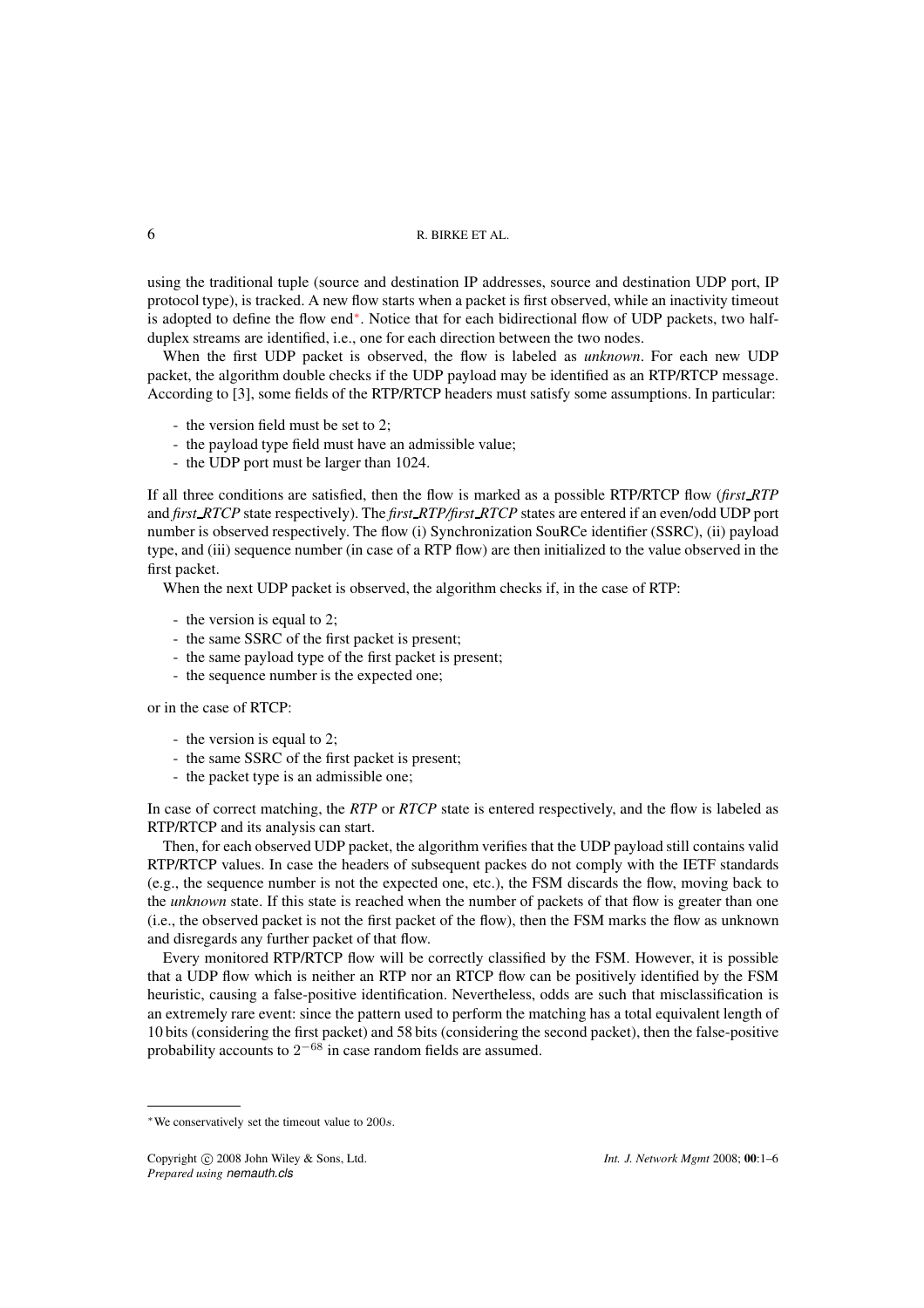### *3.2. Measurement Indexes*

Once the RTP/RTCP flows are identified, a *phone call* is pin-pointed by matching each RTP flow to its corresponding RTCP flow on the basis of the IP addresses, UDP port numbers and SSRC identifier, so that two RTP and two RTCP half duplex flows are grouped together<sup>[†](#page-6-0)</sup>. Due to routing asymmetry, and to possible source configuration, it is possible that some of the above mentioned flows are not present, e.g., no RTCP flow is present. Since we are interested in the quality of the phone call, we require all flows to be present, and we are forced to discard incomplete samples. Also RTP/RTCP flows that do not belong to phone calls are discarded based on the payload type.

Since both RTP and RTCP header information is available to the monitoring probe, several possibilities may be adopted to estimate the above mentioned quality parameters. For example, the loss probability may be inferred by monitoring the RTP *sequence number* field, or relying on the RTCP *cumulative number of packets lost* or *fraction lost* fields. After testing some possible techniques, we selected the most reliable one. In particular, we noticed that the information carried by RTCP reports is often very unreliable, possibly due to not fully standard implementation. On the contrary, RTP header information is much more reliable, and is very rarely affected by eventual implementation errors. Indeed, while RTCP carries only *control* information which may be used by the receiver, RTP packets must be correctly interpreted by the receiver, otherwise serious compatibility problems may arise. Therefore, we rely on direct measurements from observation of RTP packets, rather than on client-based measurements reported in the RTCP packets. Whenever RTCP information had to be used, we discarded unreliable samples by discarding clearly "wrong" values (e.g., negative times, total number of lost packets larger than the total number of packets, average jitter values larger than 1s, etc.). In the following, a brief description of the algorithms used to perform the packet level measurements is given. The following indexes have been monitored:

- *Call Duration* (τ)
- *Call Average Round Trip Time* (RTT)
- *Flow Packet Loss Probability*  $(P_l)$
- *Flow Jitter* (J)
- *Flow Equivalent Mean Opinion Score* (eMOS)

**Call Duration** ( $\tau$ ). The call duration  $\tau$  is defined as the time elapsed between the first and last RTP packet reception at the monitoring probe. It is evaluated as  $t_l - t_f$ , where  $t_l$ ,  $t_f$  are the times when the last and first RTP packets of the call have been observed respectively.

**Call Average Round Trip Time (RTT).** The RTT is defined as the time needed by a packet to be routed from the sender to the receiver and then back to the sender. It is impossible to determine the RTT by a single measurement point unless an acknowledgment is immediately sent by the receiver back to the sender. While reliable, connection-oriented protocols (e.g., TCP, SCTP) use acknowledgments, the estimation of the RTT is more complex in case of unreliable connectionless transport protocols. However, the RTP/RTCP protocol specification requires the receiver to send a report back to the source at periodic intervals: by analyzing RTCP Sender Reports (SRs) and Receiver Reports (RRs), it is then

<span id="page-6-0"></span><sup>&</sup>lt;sup>†</sup> In the paper, we refer to a "flow" considering the monodirectional stream of packets flowing from a given source to a destination. Therefore, a phone call is built by four flows, i.e., two RTP and two RTCP flows.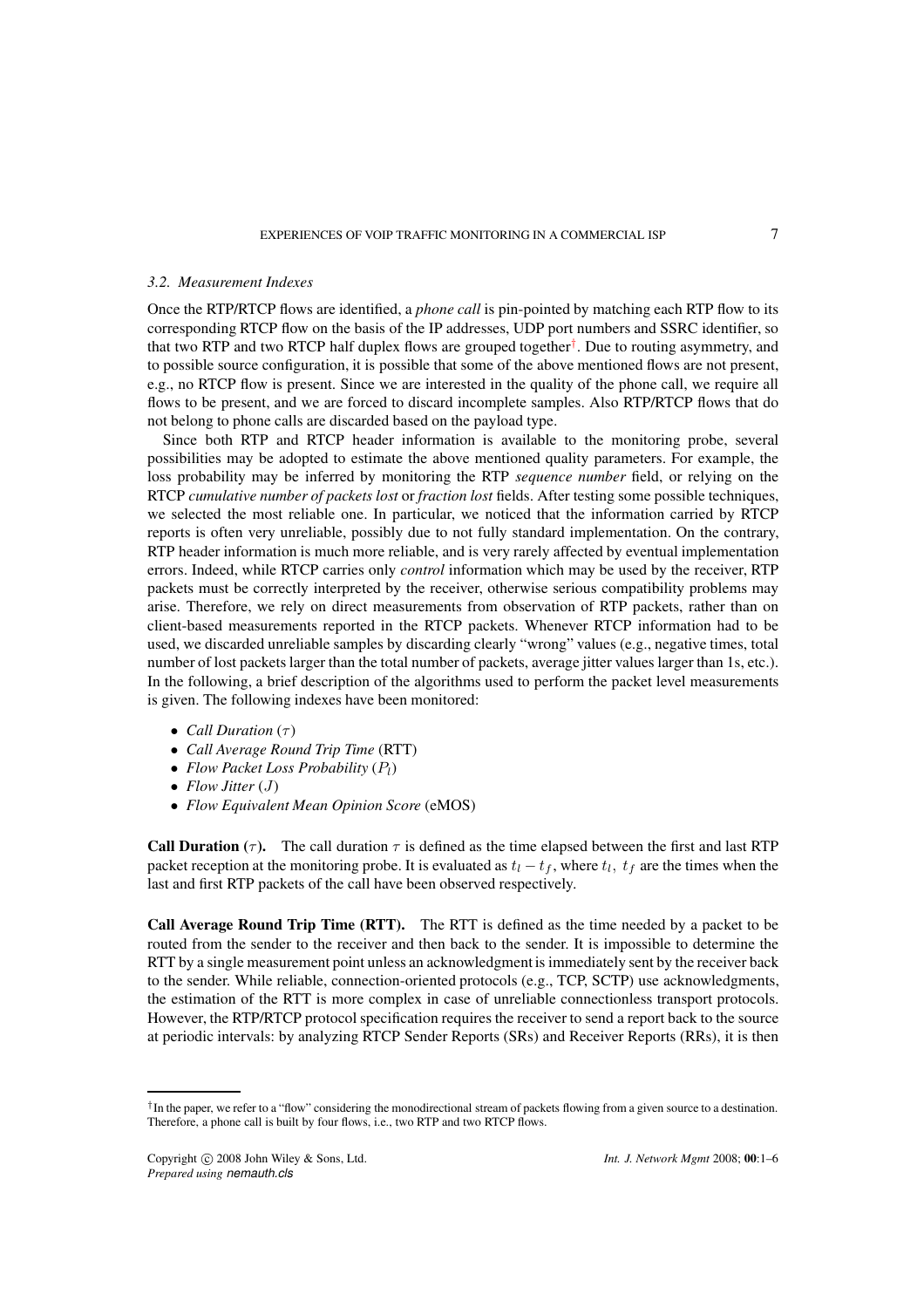

<span id="page-7-0"></span>Figure 2. Time diagram of RTT estimation

possible to estimate the RTT. As shown in Fig. [2,](#page-7-0) the monitoring probe is placed along the path between the two client nodes (named A and B in the Figure). The RTT can be split into two parts – the RTTs from each source to the measurement point. Each semi-RTT, enclosed by two dashed lines in the Figure, is estimated from the observation of an SR-RR couple. Let  $t_a$  be the time when node A's report  $SR_1$  is observed by the probe. When  $SR_1$  has reached node B, a receiver report  $RR_1$  will be sent back to node A after an elaboration time, called *Delay since Last Sender Report* ( $DLSR_1$ ). The  $DLSR_1$ value will be written by node B in the  $RR_1$ , and therefore will be available at the probe node at time  $t<sub>b</sub>$  when the  $RR<sub>1</sub>$  will be observed. Similarly, the estimation of the semi-RTT between the probe and node A can be obtained by monitoring the times  $t_c$ ,  $t_d$  when  $SR_2$  and  $RR_2$  are observed, and  $DLSR_2$ is exposed as well. Therefore we have:

$$
RTT = (t_b - t_a) - DLSR_1 + (t_d - t_c) - DLSR_2 \tag{1}
$$

Finally, the average RTT is calculated by averaging all RTT samples collected during the whole call lifetime.

**Flow Packet Loss Probability**  $(P_l)$ .  $P_l$  is the probability to lose an RTP packet during the call lifetime, and is calculated by dividing the number of lost packets by the total number of flow packets. In order to identify the number of lost packets, we implement a sliding window mechanism to record the packet sequence number. The mechanism relies on the monitoring of the RTP *sequence number* field, so that gaps in the sequence number space can be detected, as well as duplicate packets. A lost packet is identified if its sequence number has never been observed by the probe node. A sliding window mechanism is introduced to limit memory usage at the probe node: in other words, a packet is considered lost if it has never been observed (i.e., it is actually lost in the network) or if it is delayed so that it arrives at the probe outside the sliding window boundaries (i.e., a *late* packet is observed). We set the window size to 20 packets, or 400 ms considering a packetization time of 20 ms, which is a rather conservative settings: indeed, if packets do not arrive in the aforementioned window they are practically too late to be useful to the application.

**Flow Jitter (**J**).** The jitter J expresses variation of the Inter-Packet-Gap (IPG). First, the IPG is evaluated from the timestamp of two consecutive packets belonging to the same RTP flow; then, IPG

Copyright 
c 2008 John Wiley & Sons, Ltd. **Int. J. Network Mgmt** 2008; **00**:1–6 *Prepared using* nemauth.cls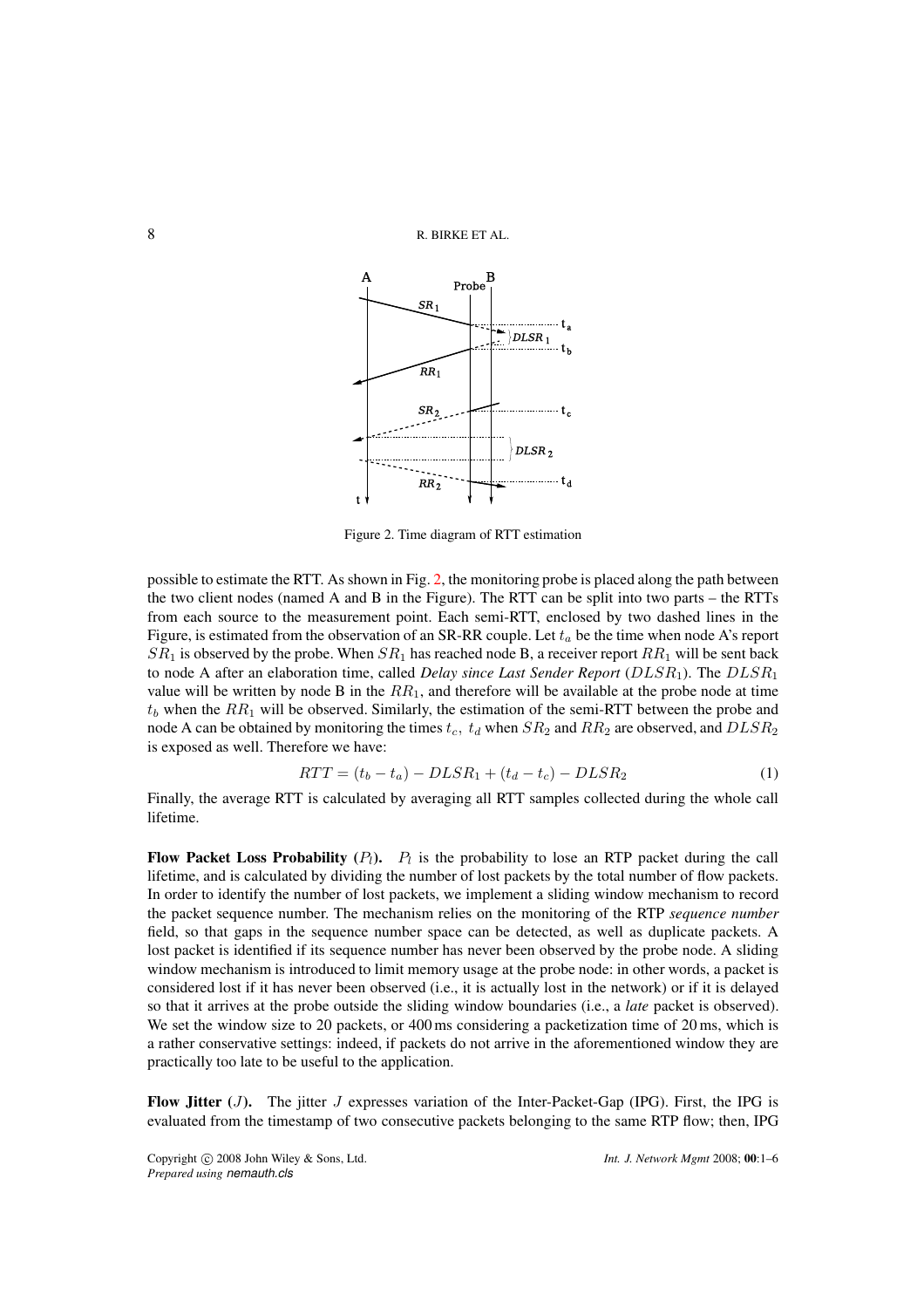samples are used to feed the jitter estimator, following the dictations reported in [3]. More precisely, adopting [3] terminology, the interarrival jitter J for a pair of packets i and j is defined as the mean deviation of the difference  $D(i, j)$  in packet spacing at the receiver compared to the sender. Denoting with  $t_{S,i}$  the RTP source timestamp from packet i, and with  $t_{R,i}$  the arrival time in RTP timestamp units for packet i, then the spacing difference  $D(i, j)$  for packets i and j may be expressed as:

$$
D(i,j) = (t_{R,j} - t_{R,i}) - (t_{S,j} - t_{S,i}) = (t_{R,j} - t_{S,j}) - (t_{R,i} - t_{S,i})
$$
\n<sup>(2)</sup>

The smoothed absolute value of the interarrival jitter  $J$  can then be calculated continuously at each new data packet arrival, using this difference  $D(i, i - 1)$  for that packet and the previous packet  $i - 1$ in order of arrival:

$$
J(i) = J(i-1) + (|D(i-1,i)| - J(i-1))/16
$$
\n(3)

Notice that the jitter measurement is performed at the probe node, which differs from the jitter evaluated at the client nodes. However, since the probe is very close to the destination node in the measurements scenario considered in this paper, we can neglect the missing contribution to the jitter.

**Equivalent Mean Opinion Score (eMOS).** Finally, the eMOS is evaluated according to the computational model standardized by ITU-T through recommendation G.107 [32], that predicts the subjective quality of packetized voice. The outcome of the E-model is a single rating  $R$ , in the range  $[0, 100]$ , which can be further translated into a Mean Opinion Score (MOS), in the  $[0, 5]$  range. The latter MOS score provides a numerical indication of the perceived quality of received media after compression and/or transmission.

The ITU model is based on the principle that the perceived effect of different impairment is additive, when converted to the appropriate psycho-acoustic scale.

$$
R = R_0 - I_s - I_d - I_e + A \tag{4}
$$

In this formula the effect of the network is hidden in  $I_d$  (delay impairment factor) and in  $I_e$  (loss impairment factor). Instead  $R_0$  (effect of noise) and  $I_s$  (accounting for loud calls and quantization) are terms intrinsic to the voice signal itself.

In the original scenario, the E-model refers to a different kind of network from the one of VoIP networks. Therefore, some adaptations are needed, as suggested in [28]. The  $I_d$  depends on:

- $T_a$ , the absolute one-way delay;
- $\bullet$  T, the average one way delay from the receiver side to the first source of echo;
- $T_r$ , the average round trip delay in the 4-wire loop.

However, some simplifications can be made. First, all the different measurement points of delay in a not switched VoIP system collapses into a single pair of points such that:

<span id="page-8-0"></span>
$$
T_a = T = T_r/2 = d \tag{5}
$$

Second we approximate the one way delay  $d$  (not estimable from passive network monitoring) with half the round-trip time:

$$
d = RTT/2 \tag{6}
$$

this value is then increased by the delay introduced by the codec. In the case under study, G.711-A codec is used to encode the voice signal with 8-bit samples at a 8 kHz rate, corresponding to a 64 kbps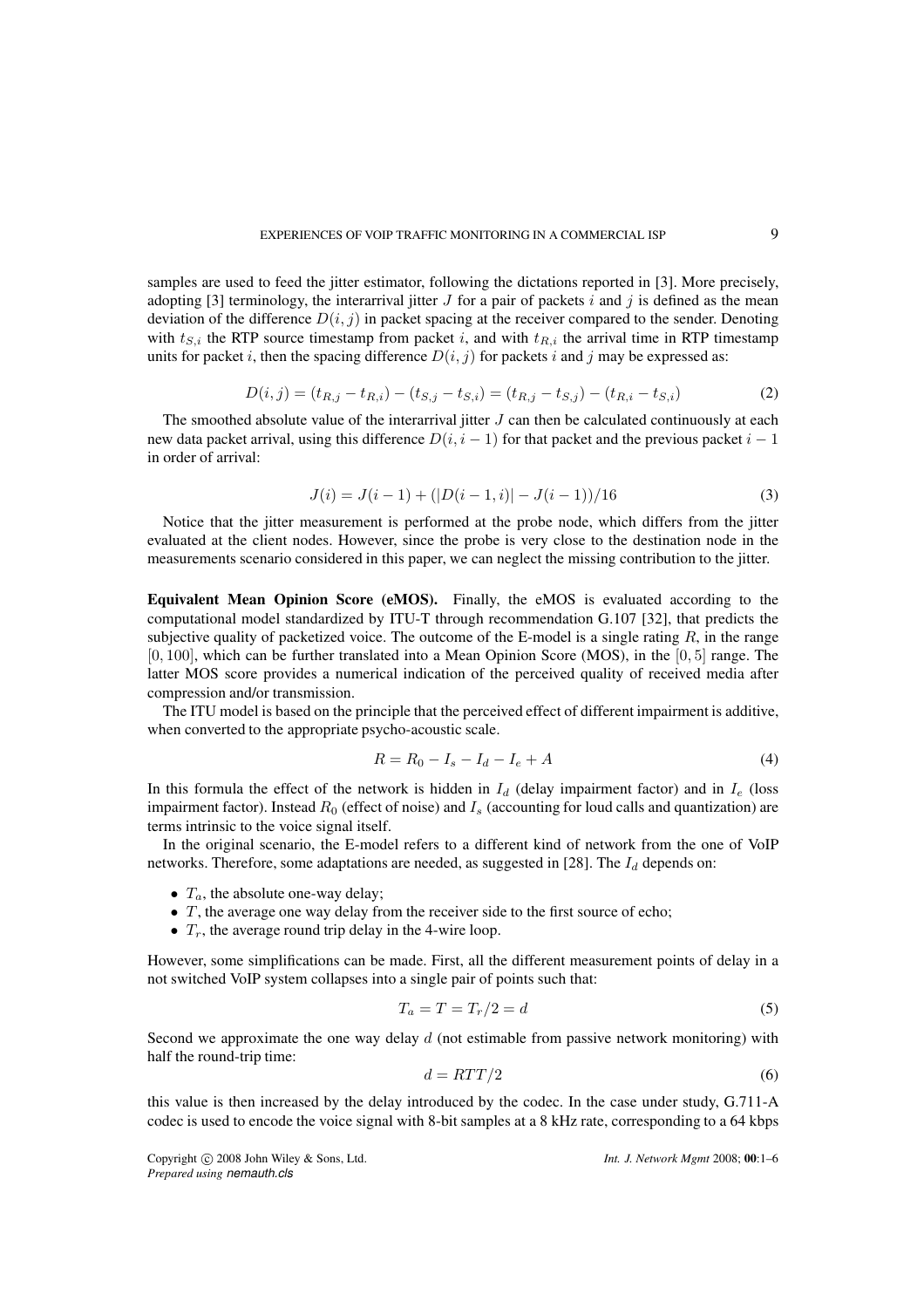

Figure 3. The FastWeb infrastructure: FTTH and xDSL access, MiniPoP, PoP and backbone layers.

<span id="page-9-1"></span>bitstream. As far as the G.711-A encoding delay is concerned, 20 ms additional delay have to be added in [\(6\)](#page-8-0). Considering the de-jitter buffer delay, our measurements do not allow to include its impact in the model [\(6\)](#page-8-0), since it is impossible to know its size. In addition, different versions of the HAG may have different de-jitter buffer sizes. Therefore, we prefer to avoid *explicitly* accounting for de-jitter in [\(6\)](#page-8-0): rather, we will analyze its impact on the eMOS value, and thus on the perceived quality, later on.

 $I_e$  is computed from the type of codec and the packet loss ratio e using a curve fitting method from the data presented in [36]. For all the terms different from the above, we took the default values suggested in [32]. Note that due to the complexity of the eMOS evaluation, and the amount of information that is possible to gather doing only passive traffic monitoring, the estimated value of the MOS score is to be considered as a coarse indication of the call quality.

# 4. The FastWeb Network

<span id="page-9-0"></span>FastWeb was founded in October 1999 with the revolutionary idea of delivering only Internet access to end-users (either consumer, SoHo or large companies) and providing telecommunication services over IP. In October 2000, the service was opened to consumers and business customers, offering Internet access, VoIP telephony and video on demand services. Since then, FastWeb has become the main broadband telecommunication company in Italy. Thanks to its fully IP architecture, and the use of either Fiber-To-The-Home (FTTH) or xDSL access technologies, FastWeb has optimized the delivery of converged services, like data, VoIP and IPTV, over a single broadband connection. In this section we briefly introduce the FastWeb architecture, describing the access network, the backbone network, and finally the VoIP architecture.

As represented in Fig. [3,](#page-9-1) a Metropolitan Area Network (MAN) Ethernet-based architecture is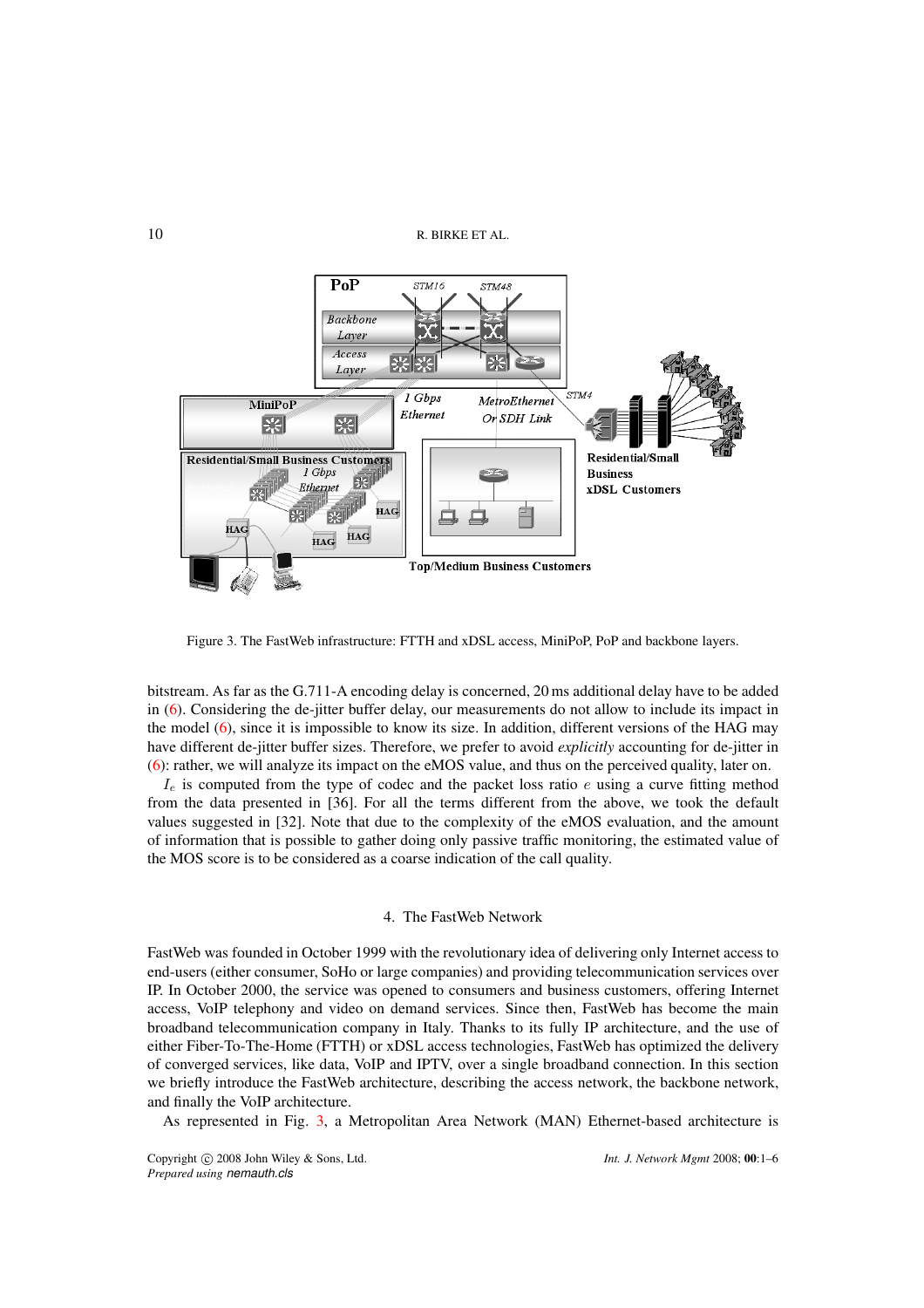adopted in the last mile. Residential and small business customers are connected to a Home Access Gateway (HAG), which offers Ethernet ports to connect PCs and the VideoBox, as well as Plain Old Telephone Service (POTS) plugs to connect traditional phones. The HAG is essentially an Ethernet Switch, combined with an H.323 gateway to interface POTS analog input to VoIP transport. A 10Base-F port is used to connect the HAG to an L2 switch installed in the basement in case of FTTH access, while a modem port is used when xDSL access is offered.

In the first case, L2 switches are interconnected by 1000Base-SX links, forming bidirectional rings. Rings are terminated at the so called MiniPoP by means of two L2 switches, configured as a spanning tree root to recover from faults. A trunk of several 1000Base-SX links connects each MiniPoP switch to an L2 switch in the PoP, where two routers are used to connect the backbone by means of Packet-Over-Sonet (POS) STM16 or STM48 links.

In case of xDSL access, the HAG is connected by a traditional twisted pair phone cable terminated directly to a DSLAM. Either an STM4 or STM16 link is used to connect DSLAMs to the PoP by means of an additional router, as shown in the right part of Fig.  $3$  – notice that no analog circuit is present even when using xDSL access.

When FTTH access is adopted, customers are offered a 10Mbps Half-Duplex Ethernet link, while when xDSL access is adopted, customers are offered 512Kbps or 1024Kbps upstream and 6Mbps or 20Mbps downstream links. Finally, mid/top-level business customers are offered both MetroEthernet and SDH access by means of a router connected directly at the PoP layer.

Cities covered by the MAN access infrastructure are interconnected by means of a high-speed backbone based on IP-over-DWDM technology. The largest cities in Italy are directly connected by more than 12.400km of optical fibers. In each city, one or more PoPs are present, while several MiniPoPs are installed so that each collects traffic from up to 10.000 users.

Considering the services offered to customers, FastWeb offers traditional data access, telephony, video on demand and multicast streaming of more than 100 digital TV channels. As previously noted, all services use IP at network layer. In particular, the VoIP architecture, which is the topic of the measurements in this paper, is based on both H.323 and SIP standards. The HAG converts traditional analog phone ports to VoIP and performs both signaling and voice transport tasks. Phone calls between FastWeb users are then routed end-to-end without any further conversion, while phone calls to traditional users are routed toward a gateway to be converted to the PSTN of Telecom Italia. One or more of these PSTN-gateways are installed in the largest cities, so that long-distance calls are routed over the FastWeb IP network up to the closest PSTN-gateway to the destination, and then converted to PSTN.

Considering the voice transport, a simple G.711a Codec without loss concealment is used, so that two 64kbps streams are required to carry the bidirectional phone calls. Packetization time is set to 20ms, leading to 160B of voice samples per packet. RTP and RTCP over UDP are used to transport the voice streams. Per-class differentiation is performed by the network layer, so that VoIP and video streams are served using a strict priority policy compared to data packets.

[19–23]

# 5. Measurement Results

<span id="page-10-0"></span>In the following, we present results obtained monitoring traffic at both the MiniPoP level and the backbone PSTN-gateway level. First, we describe the collected dataset considering network-centric measurement and investigate e.g., the number of ongoing calls, the statistical properties of the call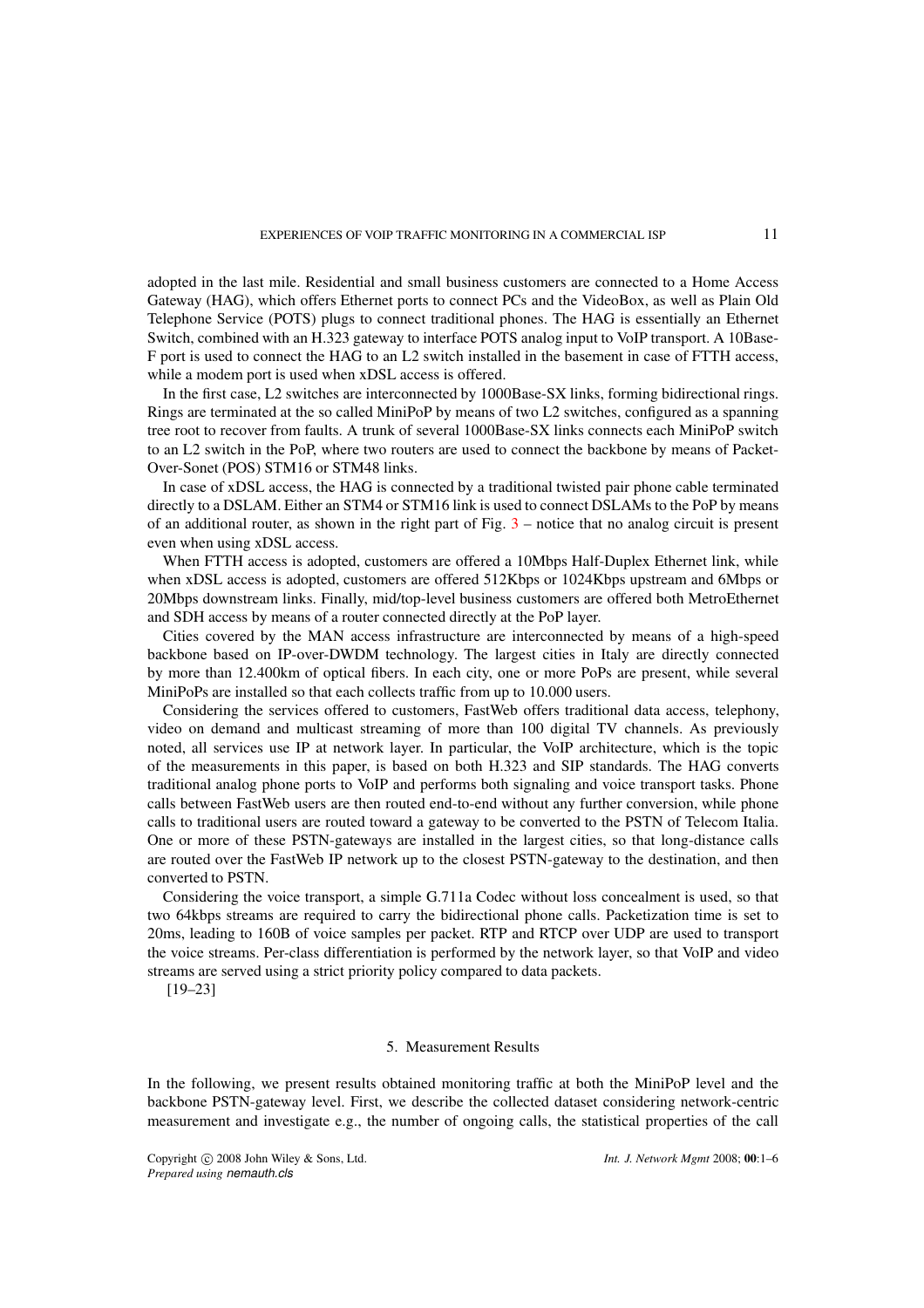

<span id="page-11-0"></span>Figure 4. (a) Distribution of HAG location for the most active cities (Milan PSTN-gateway) and (b) number of observed phone call versus time.

arrival process, the spatial distribution of calls across different cities.

We then adopt a user-centric viewpoint, and focus on the quality of VoIP call evaluated through the eMOS framework. In this case, we analyze the impact of several factors on the overall call quality, conditioning also the results over the access technology and the call spatial distribution. In particular, we also isolate and rank the transport-network factors that come into play in quantifying the VoIP QoS in real network deployment.

#### *5.1. Measurement Setup*

In our setup, two probe nodes based on high-end PCs running Linux have been installed in a PoP located in Turin, and in a Gateway node located in Milan. The first probe is connected to one of the two PoP L2-switches, that is configured to replicate all traffic coming in and going out through the links connecting the PoP backbone router. Tstat is still directly running on the probe so that live traffic measurements are taken, and results can be observed from the Web [34]. An average load of 100 Mbps full-duplex with peaks up to 500 Mbps of traffic was processed for more than three weeks, during which the full mix of data and VoIP traffic was monitored.

Similarly, a second probe is connected to a dedicated device that replicated all packets flowing through a full-duplex link connecting an array of PSTN-gateways located in Milan. The PSTNgateways are used to route phone calls to and from the PSTN, so that only RTP/RTCP traffic is present on that link. The average load on the measurement link was 350Mbps, peaking to 600Mbps. Also in this second case, Tstat was running live for more than two months.

Given that the probe points are very close to one of the two call parties, we present flow measurements considering the monodirectional stream coming from the farthest party, i.e., flows from the HAG to the PSTN-gateway at the Milan probe, and flows to the local HAG at the Turin probe.

In particular, we classify results according to the (i) xDSL or FTTH access offered by the HAG, (ii) source city's location, discerning in particular Milan, Turin, Rome and Naples, (iii) edge (PoP) or core (PSTN-gateway) measurement points. The above classification has been made according to the source and destination IP addresses, which are assigned by FastWeb following a known addressing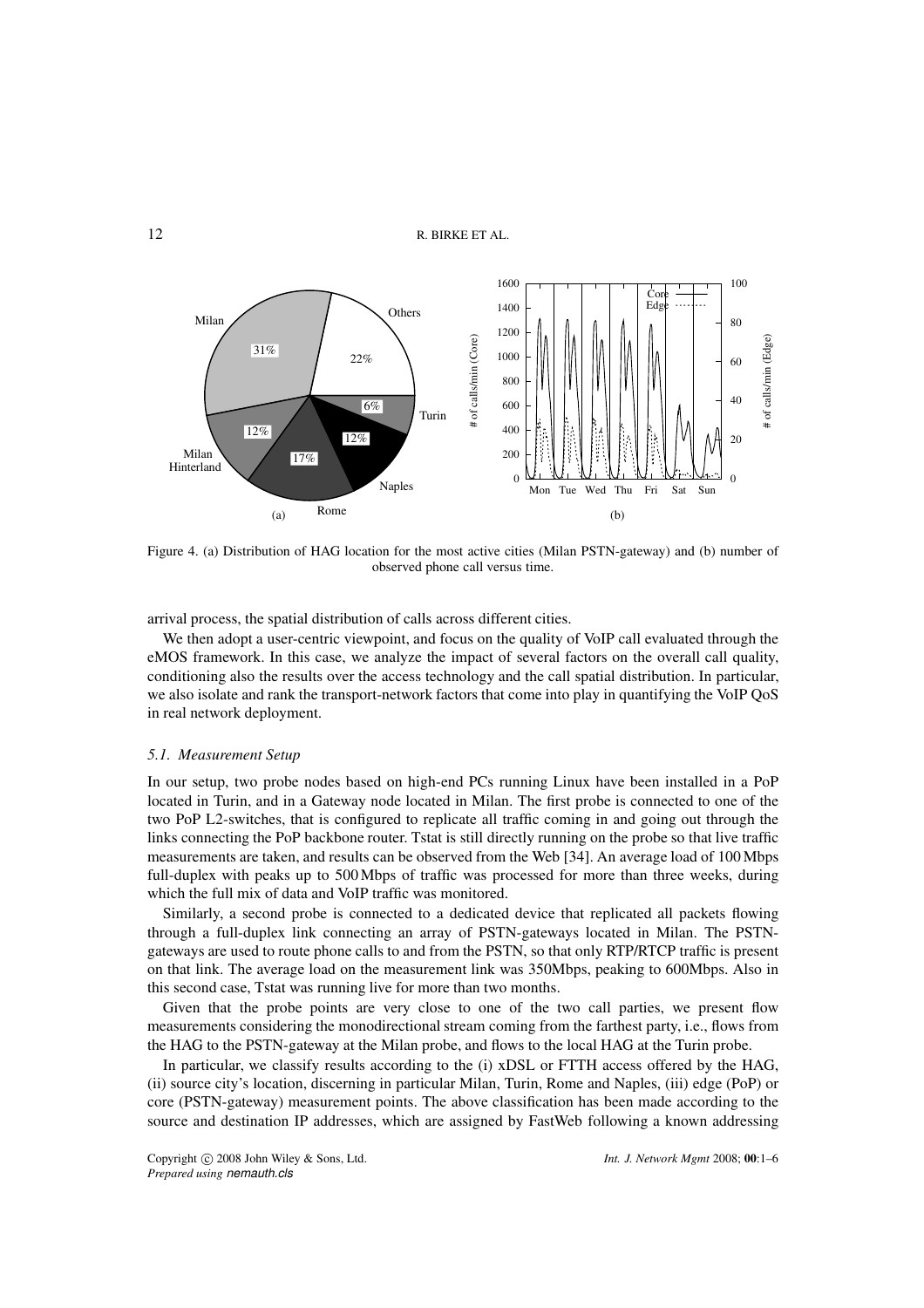

Figure 5. Empirical inter-arrival process and exponential fit: (a) PDF and (b) quantile-quantile plot.

<span id="page-12-0"></span>plan. The above distinction is made whenever a significant difference is appreciable. Considering the user network access, we observe that FTTH technology is adopted by about 1/4 of HAGs, while 3/4 of users are connected by means of xDSL accesses.

We express results in terms of both the time evolution of the metrics under investigation (considering 5 minutes averaging intervals in the daily scale and 30 minutes on the weekly scale), and the corresponding Probability Density Function (PDF) or, equivalently, the Cumulative Distribution Function (CDF). PDFs and CDFs are obtained from the core probe considering a stationary interval of time.

#### *5.2. Network-Centric Viewpoint*

Fig. [4-](#page-11-0)(a) reports the distribution of HAG locations observed from the core trace. Only the five largest destinations are reported, which correspond to Milan and its hinterland (aggregated to Milan in the following), followed by Rome, Naples and Turin. This does not exactly correspond to the equivalent ranking of the cities according to their population, due to the bias of the geographical location of the monitoring probe.

To give the intuition of the number of phone calls tracked by the probes, Fig. [4-](#page-11-0)(b) reports the evolution versus the time of the number of calls per minute monitored during the third week of July 2006. It is easy to notice a typical day/night periodicity, and also distinguish week days from weekend days. Indeed, the offered load is smaller during the weekend and in general at night time. The maximum values (more then 1300 calls per minute were observed considering the core probe) occur between 10:00am to 2:00pm, while a sudden decrease is observed during lunch break and in the early afternoon. Considering the PoP trace, the qualitative results are very similar. However a scaling factor of about 60 is observed, so that two different y-axes are used.

In comparing these results to similar ones done by tracking the activity on data networks (see [35] for example), a similar day/night trend is noticed, but no traffic reduction has ever been observed during the lunch break.

Next, we analyze the call arrival process, trying to fit the inter-arrival times with an exponential distribution. For this purpose, we isolate a stationary busy period, spanning for half an hour from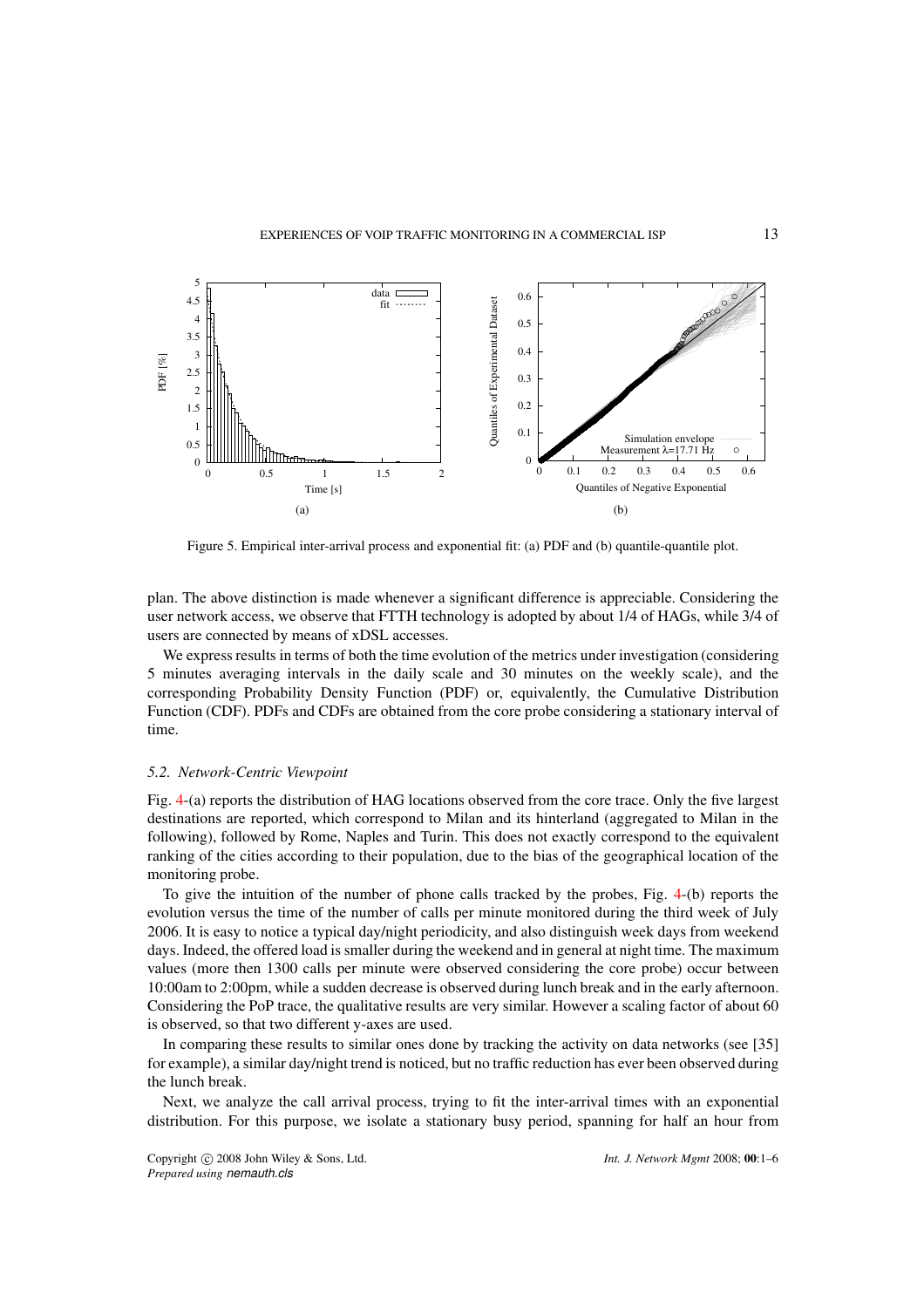

<span id="page-13-0"></span>Figure 6. (a) PDF of phone call duration in linear scale and in log/log scale in the inset; dotted line is inverse Gaussian distribution fit ( $\mu = 117.31$ ,  $\lambda = 19.28$ ) and (b) average phone call duration versus time

6:00pm to 6:30pm of a weekday, during which we observe about 32000 calls. The empirical versus fitted PDF of the call inter-arrival time is shown in Fig. [5-](#page-12-0)(a), where the exponential distribution fits the collected data very well. In order to further confirm the assumption that the call arrival process can still be modeled by a simple Poisson process, we use the Quantile-Quantile (QQ) plot to compare the empirical data with a negative exponential of parameter  $\lambda = 1/\mu$ , with  $\mu_{IAT} = 56.48$  ms as the mean call interarrival time. QQ-plot of the empirical call arrival process is reported (with circular points) in Fig. [5-](#page-12-0)(b), along with a simulation envelope (with light-gray lines) gathered by 100 numerical simulation of the arrival of 32000 calls of an homogeneous Poisson process with rate  $\lambda = 1/\mu_{IAT}$ . As indicated by the QQ-plot, Poisson modeling exhibits a very good match with the empirical arrival process. Moreover, the Pearson Chi-square test further confirms the goodness of this fit, as the null hypothesis that the call interarrival time is exponentially distributed with parameter  $\lambda$  cannot be rejected with a  $p$ -value of 0.28.

#### *5.3. User-Centric Viewpoint*

Prior to assess the quality of calls, let us inspect the call duration  $\tau$ . In particular, Fig. [6-](#page-13-0)(a) reports the PDF of  $\tau$  using lin/lin scale in the large plot, and log/log scale in the inset. The overall average phone duration is 106s. If we then consider the traffic at the network core, a larger average is shown by local calls (i.e., 113s, toward Milan and hinterland) compared to long-distance calls (i.e., 97s, toward the other cities). It can be noted that  $\tau$  PDF follows a heavy-tailed distribution (even if it has limited support), as underlined by the linear shape of the curve in the log/log inset. We fitted the empirical distribution using several probability distribution function (namely, Weibull, Rayleigh, Pareto and inverse Gaussian), using the Marquardt-Levenberg algorithm (i.e., a nonlinear iterative fitting procedure that attempts to minimize the sum of the residuals between the data and the function to fit). The best fitting was obtained for the inverse Gaussian distribution as shown in Fig. [6-](#page-13-0)(a), with a Kullback-Leibler divergence score of  $KLD = 1.08 \cdot 10^{-2}$ , which we point out to be about one order of magnitude smaller that the  $KLD$  scores reported using the other distributions.

Notice also that a large part of the distribution mass is found in the  $[0:10]$ s range: this can possibly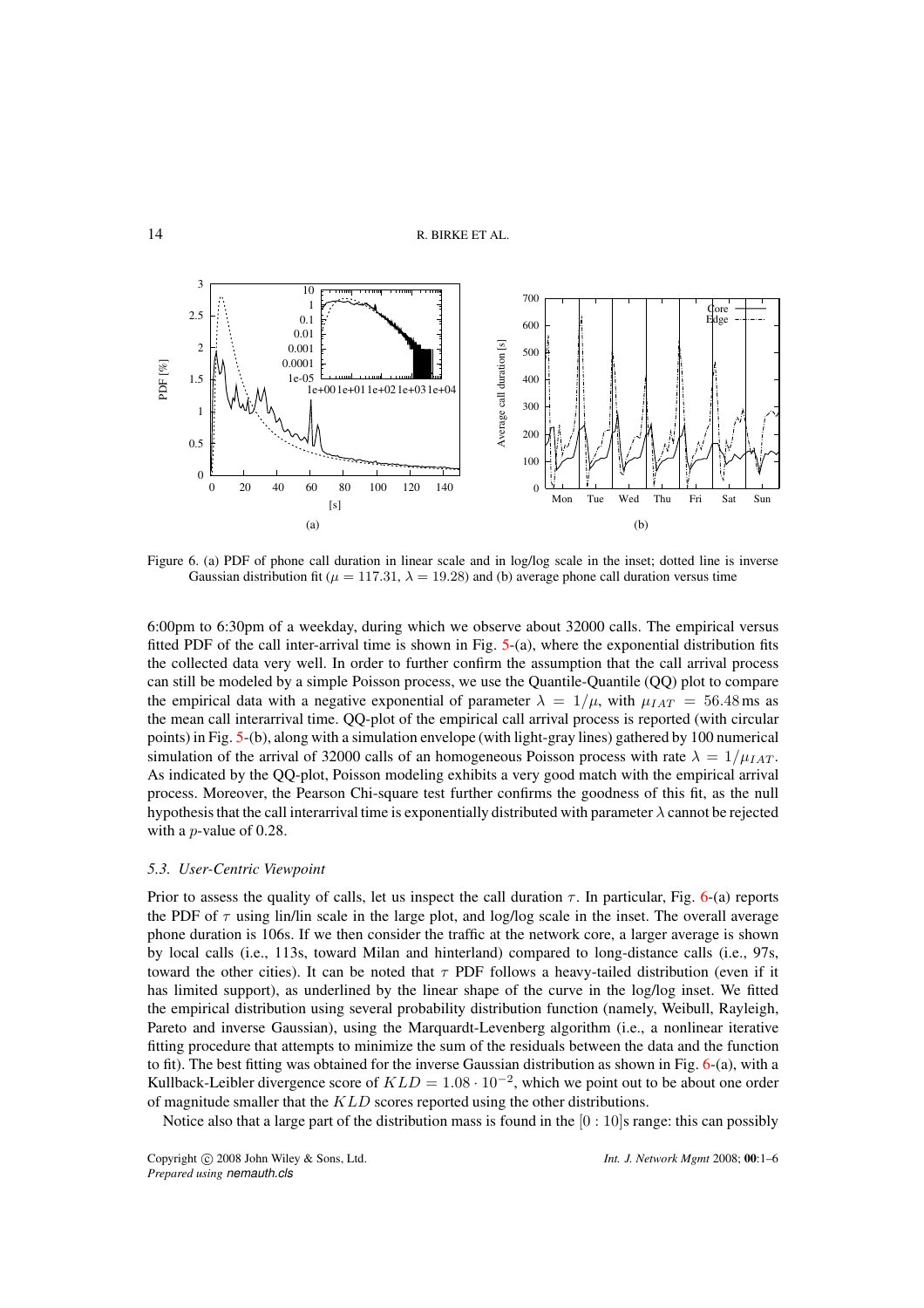

<span id="page-14-0"></span>Figure 7. eMOS versus loss probability and RTT using lin/lin scale (a) and log/log scale (b), contour curves highlight different eMOS values, dots refer to actual samples in the dataset

be due to the fact that phone calls were not answered because the intended receiver was busy or absent. There is also a noticeable peak at about 60s; however, after investigating possible motivations for this trend, we were not able to reveal any particular cause.

Fig. [6-](#page-13-0)(b) plots the results of one week of monitoring the average call duration versus time. The Figure highlights a noticeable difference between the average call duration during working hours [8am:6pm] and during the early evening and night. Indeed, the average phone call duration is much larger in the second part of the day, where shorter work-calls are substituted by longer friendly chatting. Furthermore, different average call duration can be observed at the edge or at the core. This might be attributed to the pricing policy adopted by FastWeb: calls that are terminated at a PSTN phone are always charged, while calls between FastWeb users are free. Notice that a similar behavior supporting this hypotesis has already been observed in the context of P2P-VoIP applications [31].

We present now what we believe to be the most interesting result: the quality of service faced by VoIP users of a large operational network, which we express via the eMOS index. We recall that a value of the eMOS larger than 4 is considered "excellent quality" (no perceptible impairment), while an eMOS in [3 : 4] range corresponds to "good quality" (perceptible but not hindering impairment). Finally an eMOS equal to or larger than 3.6 is considered the same quality as traditional PSTN phone calls.

Fig. [7](#page-14-0) reports the contour plot of the eMOS versus  $P_l$  and RTT, considering a G.711 codec, and standard values for other parameters as suggested in [32]. Points refer to actual samples as observed during the measurement campaign: we use solid white squares for ADSL user, and represent FTTH users with solid black circles.

To better highlight the differences both lin/lin and log/log axis are used in Fig. [7-](#page-14-0)a and Fig. [7-](#page-14-0)b respectively. The contour curves show that the eMOS decreases for increasing loss probabilities, while the RTT has little impact below a threshold of about 375ms, after which a large impairment is suffered. Looking at the measurement samples, it can be observed that most of the points fall in the region in which eMOS is higher than 4.25, since the loss probability is typically small, and the RTT is below 200ms. Nonetheless, some samples are affected by non negligible  $P_l$ , while little samples suffer RTT larger than 500ms.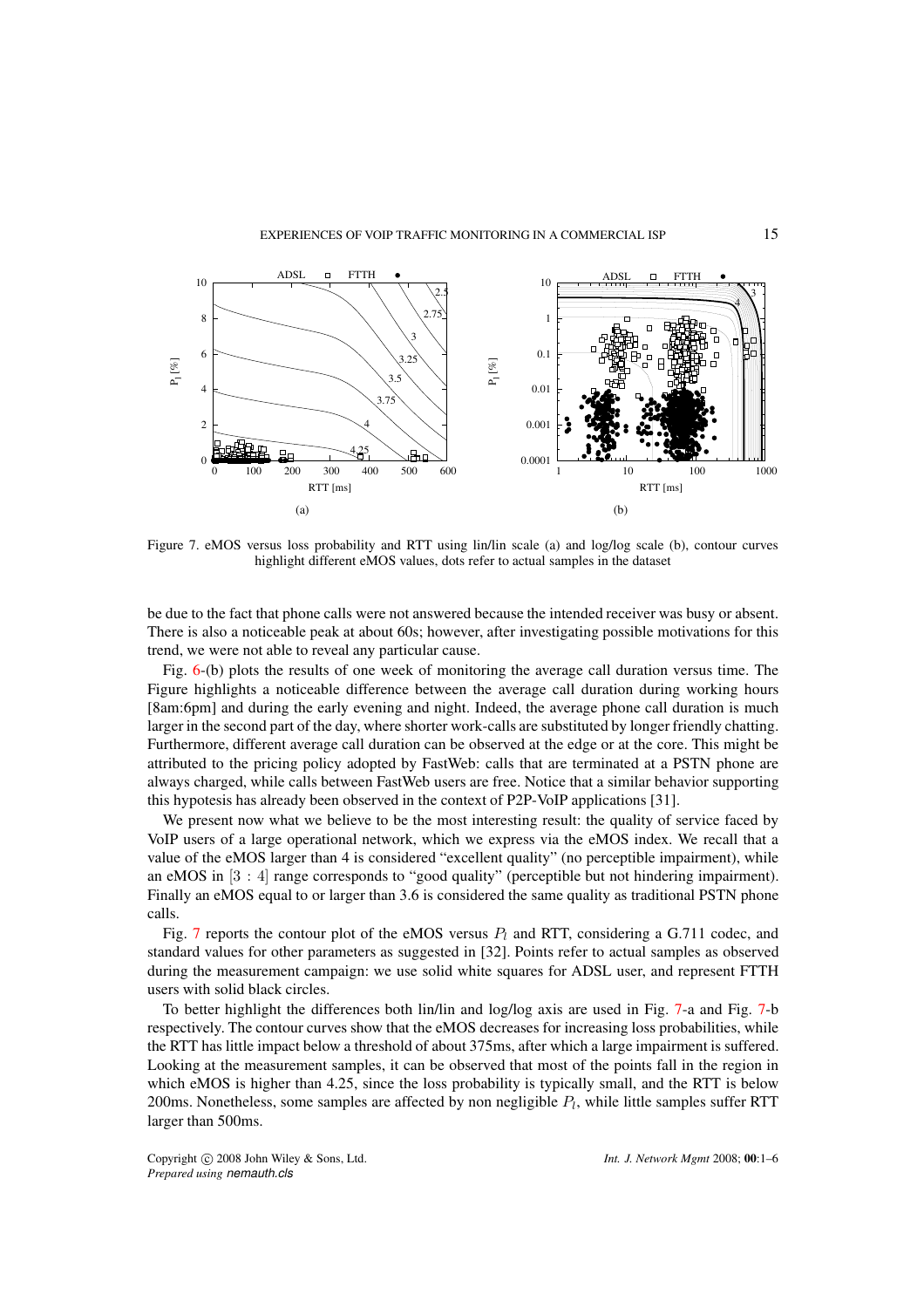

<span id="page-15-0"></span>Figure 8. CDF of eMOS versus network access type: ADSL (a) and FTTH (b)

Fig. [7](#page-14-0) is also helpful to see which constraints the  $P_l$  and  $RTT$  have to fulfill to guarantee a given phone quality. For example, a better voice quality that PSTN system is achieved if the  $P_l$  and  $RTT$ values fall in the area delimited by the contour line corresponding to eMOS=4, e.g., about  $P_1 < 3\%$ and  $RTT < 350$ ms. Notice that, as it can be expected, fiber users enjoy a more reliable network with respect to the more noisy (and therefore lossy) ADSL environment. At the same time, it is easy to see that the wide majority of samples fall in the areas corresponding to good to excellent call quality for either technology, correcting earlier observations [6]. Notice also that the presence of the de-jitter buffer at the receiver has little impact on the eMOS, which can be easily gathered by evaluating the minimum additional delay (e.g., due to the de-jitter buffer) that would significantly reduce the eMOS score. Indeed, let us consider any point in Fig. [7-](#page-14-0)(b), which correspond to a flow having a given RTT-delay d and loss-rate l pair  $(d, l)$ . If we fix l, we can evaluate the impact of the de-jitter buffer by investigating how an additional delay d' would affect the eMOS score, moving from  $(d, l)$  to  $(d + d', l)$ . Although a precise evaluation of the eMOS at  $(d + d', l)$  is not possible directly from the picture, the contour lines still allow us to differentiate eMOS zones with a sufficiently fine granularity (i.e., contour lines are at distance 0.25 in the eMOS value range). Therefore, it is easy to gather from the picture that even for very large values of de-jitter buffer  $d' \leq 300$  ms, the eMOS score would still fall in a high-quality zone  $eMOS \geq 4$ , i.e., the call quality would still be larger than that achievable on any PSTN lines. As such, we can conclude the impact of the de-jitter buffer to be negligible.

Fig. [8](#page-15-0) reports the eMOS CDF considering different access networks. Just less than 0.02% of phone calls have an eMOS score lower than a traditional PSTN, and just for the xDSL technology. At the same time, more than 95% of phone calls exhibit excellent quality (eMOS > 4), i.e. not reachable on a PSTN. Those numbers confirm the absolute QoS offered by the FastWeb VoIP service.

### *5.4. Main Factors Affecting eMOS*

Quite surprisingly, there are very few differences distinguishing between network access technologies: in particular, xDSL users face a slightly smaller eMOS. We suspect this to be due to the bit-error-rate on the DSL links, which is higher than in the case of the FTTH access: the higher bit-error-rate causes higher packet corruption probability, which turns into packet dropping at the receiver and finally causes higher eMOS impairment. In order to confirm this intuition, we next try to investigate which network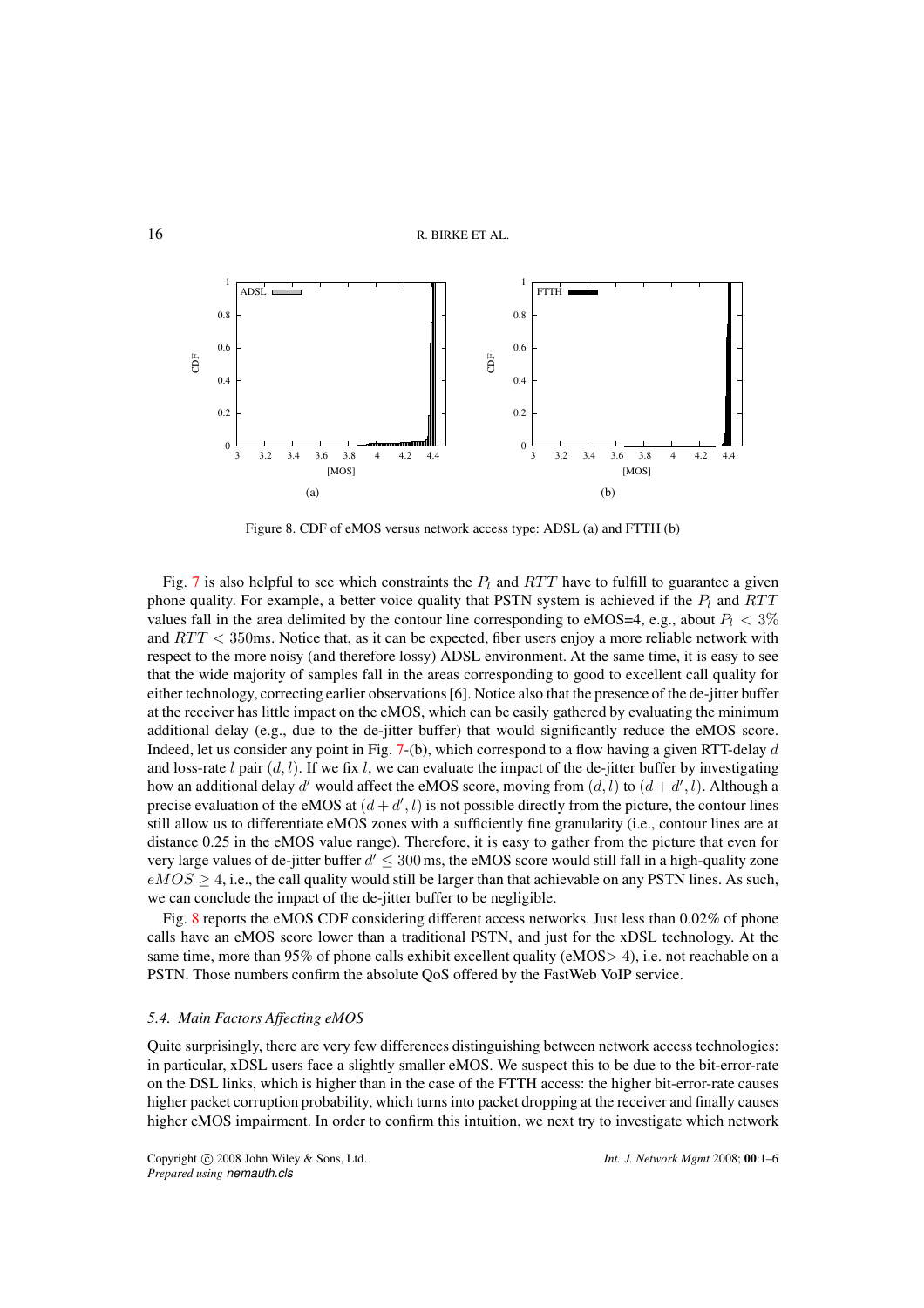

<span id="page-16-0"></span>Figure 9. CDF of RTT (a) from different cities and (b) versus network access.

layer index has the largest impact on the eMOS evaluation: in particular, our aim is to isolate and rank the factors that come into play in quantifying the VoIP QoS.

As a first cause of eMOS impairment, we consider the RTT. Indeed, due to the propagation delay properties, we expect the RTT to grow with the geographical distance and to shrink as the access technology bandwidth increases. Fig. [9-](#page-16-0)(a) reports the RTT CDF faced by different source cities. As expected, the geographical distance between the source and the PSTN-gateway has a large impact on the RTT. Indeed, Milan and its hinterland, which correspond to a 20km radius area, show an average RTT of 19.7ms, while calls from Turin, about 140km away from Milan, have an average RTT equal to 27.9ms. Similarly, Rome, which is 570km away from Milan, presents an average RTT of 48.1ms. Finally Naples, which is 770km away from Milan, exhibits an average RTT equal to 60.4ms.

By conditioning the RTT CDF over the different user access technologies, which are shown in Fig. [9-](#page-16-0) (b), it can be concluded that Ethernet-based FTTH solution guarantees smaller RTT values (27.3ms on average) compared to xDSL (36.4ms on average). The larger RTT suffered by xDSL users is due to the lower upstream bandwidth, and to possible higher access delay due to ATM framing and bridging to Ethernet adopted in the backbone.

Therefore, since all measurements present RTT values smaller than 200ms for more than 97% of phone calls, and in reason of the eMOS curves shown earlier in Fig. [7,](#page-14-0) we can exclude RTT to be a major impairment of VoIP call quality.

We focus now on jitter impact on VoIP quality. Its effect is not directly accounted in the eMOS, since jitter affects the packet loss ratio, causing "late" packets to be dropped by the play-out buffer at the receiver. Unfortunately, jitter effect is very difficult to quantify because it depends on the strategy and settings (e.g. playout buffer length) adopted at the receiver. It is not possible to obtain such information from purely passive monitoring. Jitter analysis if further complicated by the heterogeneous set of HAG devices deployed in the FastWeb network.

Fig. [10](#page-17-0) plots the CDF of the measured jitter, with the usual convention of reporting curves relative to different cities on the right plot, and considering access technologies on the left plot. Also in this case, one can see that jitter increases with the geographical distance from the core probe. Moreover, in correlating the jitter with network path length obtained from IP TTL measurements, one can note that Rome exhibits the largest jitter because the nodes are, on average, 5.5 hops away from Milan, versus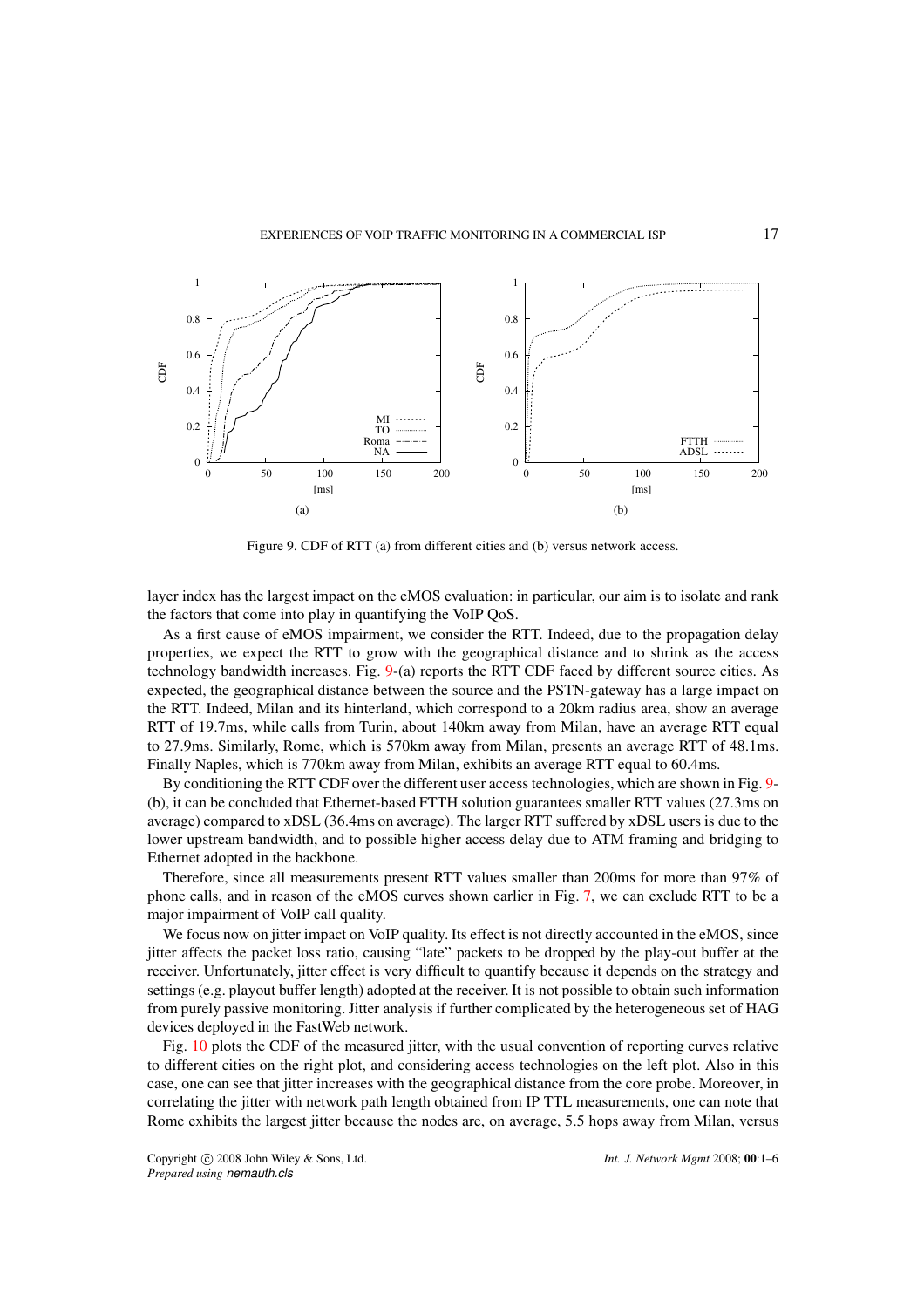

Figure 10. CDF of jitter (a) from different cities and (b) versus network access technology.

<span id="page-17-0"></span>

<span id="page-17-1"></span>Figure 11. PDF of inter-packet-gap, considering packets (a) coming from the GW and (b) directed to the GW.

the 4.75 hops experienced by Naples users and the 4.2 and 3.6 hops experienced by Turin and Milan users, respectively.

In analyzing the effect of the access technology in Fig. [10-](#page-17-0)(b), one can further gather that the xDSL solution exhibits larger jitter, due to additional encapsulation and DSLAM node presence. Notice that, in all considered cases, jitter suffered by flows is smaller than 15 ms, which confirms our assumption that jitter has no or little impact on the eMOS evaluation. Indeed, even considering a play-out buffer of a single packet, more than 99% of flows exhibit a jitter smaller than a nominal inter-packet-gap, i.e., 20ms.

In order to give further insight about the possible effect of the jitter at the playout buffers, Fig[.11](#page-17-1) reports the PDF of the observed inter-packet-gap (IPG). The left plot reports the IPG observed considering packets originated at the GW, and directed to the HAGs, while the right plot reports the IPG of packets going to the GW from the HAG. As expected, the IPG from the GW is very regular, since the measurement point is co-located with the GW. On the contrary, the IPG of packets going to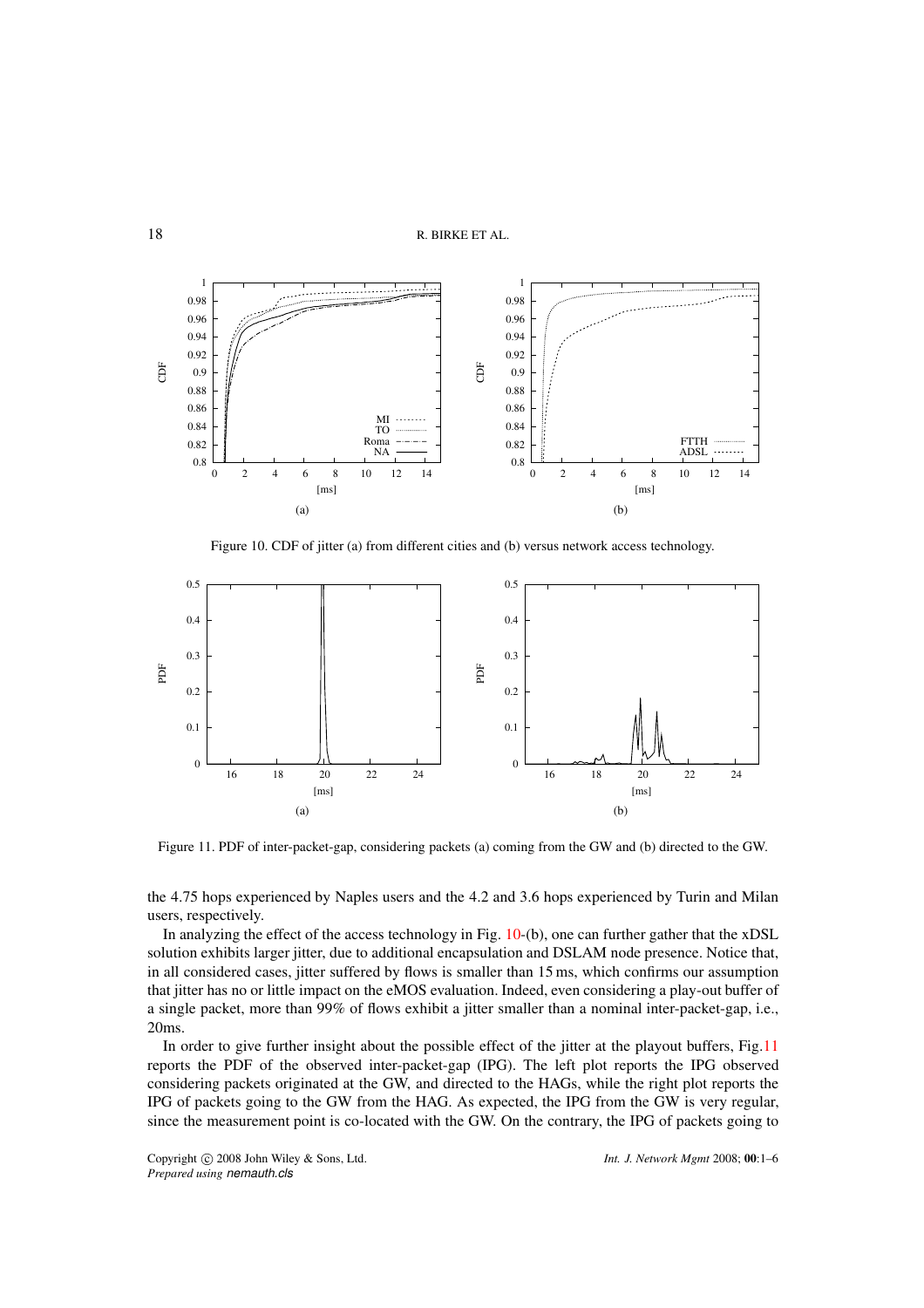

<span id="page-18-0"></span>Figure 12. (a) CDF of packet loss probability from different cities and (b) average packet loss probability versus time (Milan PSTN-gateway probe)

the GW is more spread out: this is due to the additional delay which packets may face on the routers along the path toward the GW. Notice that the larger variability of the IPG is the cause of higher jitter.

We can conclude that the above presented measurement suggests that jitter may only very rarely cause actual packet loss.

Finally, the last parameter that can affect voice quality is the loss probability  $P_l$ , whose measurement is reported in Fig. [12-](#page-18-0)(a) for different cities. Two considerations hold: first, while the average loss probability is smaller than 0.2%, the CDF shows that more than 20% of calls did not suffer any packet loss, while the remaining 80% of calls suffer little dropping probabilities – less than 4%. Second, almost no difference is observed in classifying according to node location. Instead, in comparing the access technology, we observe that only xDLS terminated connections exhibit some packet drop. Interestingly, in looking at Fig[.12-](#page-18-0)(b), which reports the average loss probability versus time in a 24h frame measured at the Milan PSTN-gateway. The two curves refer to the measurement considering traffic received from the HAGs and from the PSTN gateway (labeled "IN" and "OUT" respectively). We note that there is very little correlation with the actual network load, shown early in Fig[.4-](#page-11-0)(b). This confirms the intuition that packet loss is not due to buffer overflow, but rather to bit-errors that causes packet corruption (this holds considering xDSL users only). To further support this statement, we analyzed the loss burstiness to check for the existence of an actual correlation among packet loss, e.g., due to overloaded queues. Results show that the probability of a loss to be exactly one packet long is 98.5% among all loss events in both xDSL and FTTH scenarios. This support the intuition that losses are mostly due to rare and isolated congestion events in the FTTH case, while in the xDSL case bit-errors play an important role. Indeed, although xDSL packet loss events are independent, similarly to the FTTH case, recall that the amount of losses in the xDSL is several orders of magnitude higher than FTTH one, as shown in Fig[.7-](#page-14-0) (b). Thus, given the marginal presence of bursty loss events, the selected eMOS model is appropriate in the Fastweb scenario, even if it does not explicitly consider the impact of bursty losses.

The observed loss rates do not compromise the VoIP QoS on an absolute scale, as eMOS values are always in the expected range. This is achieved by the service differentiation policy of voice and data traffic (i.e., strict priority to voice traffic), which plays an important role in determining the VoIP call quality. Moreover, since we showed that neither RTT, nor jitter have a significant impact on the eMOS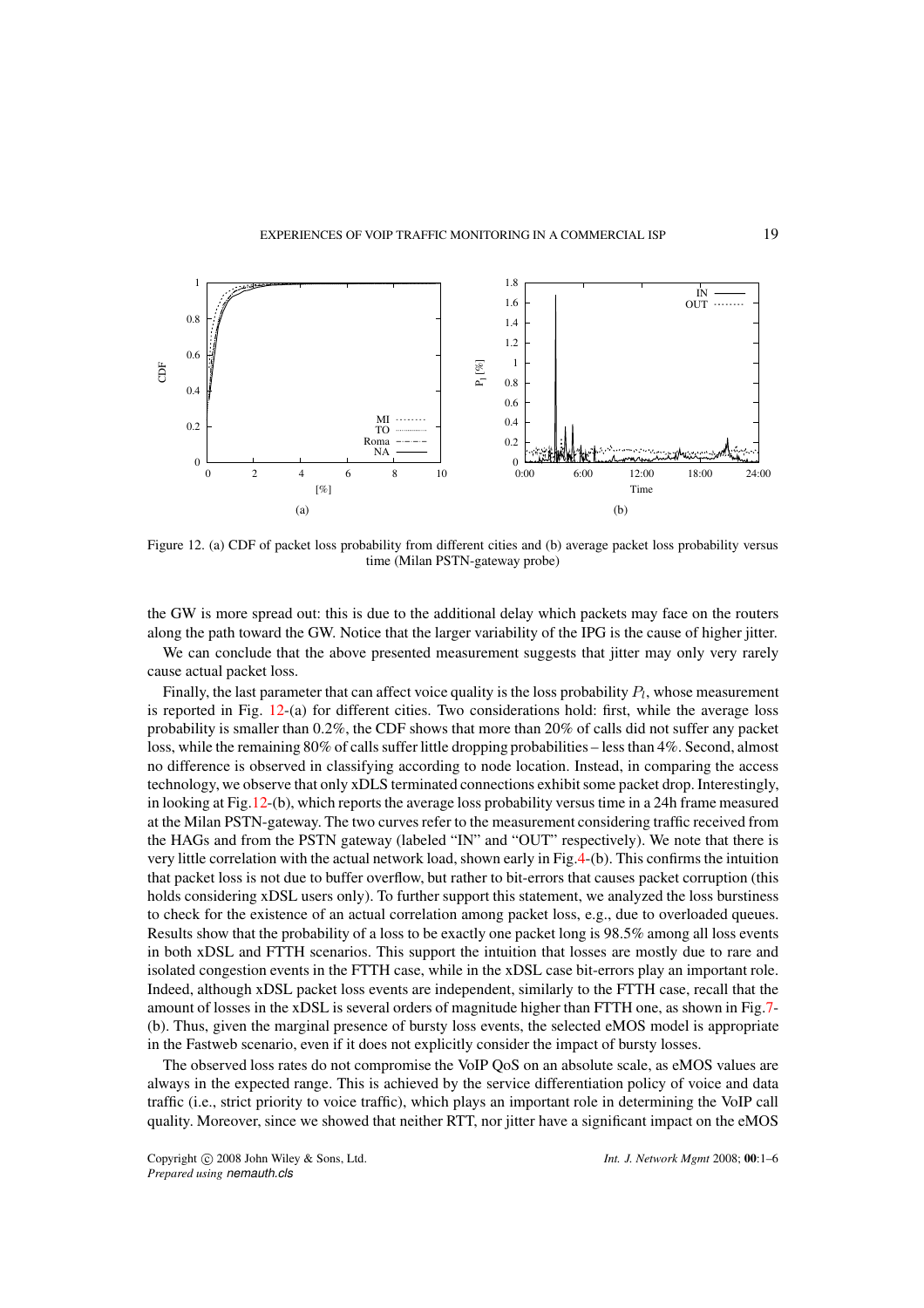evaluation in this setup, we conclude that the loss probability is the only network layer impairment that significantly affects the VoIP quality in practice.

### 6. Conclusions

<span id="page-19-0"></span>In this paper we presented an extensive measurement campaign focusing on VoIP traffic characterization. We adopted the eMOS model to compare the quality of VoIP to traditional PSTN phone calls, and investigated the effects of network layer indexes over the eMOS, trying to highlight possible impacts of the network topology and adopted access technologies.

Measurement results on the national ISP backbone and access infrastructure showed that VoIP and network technologies are mature enough to be deployed by large ISPs, opening the path to convergence toward a single multi-service network.

We now briefly summarize the main findings of our measurement campaign. Concerning the call aggregate from the network point of view, we noticed, beyond the day/night trend typical of datanetwork, a previously unobserved negative peak during lunch-break hours. We also gather that during busy periods the VoIP call arrival process, even in a full-IP network, can still be modeled as a poisson process. As far as the duration of the call is concerned, we remark that introduction of flat-rate tariffs may cause call duration to follow a heavy tail distribution.

Concerning the call quality from the user point of view, measurement results highlighted that in the considered scenario only the packet loss probability may significantly affect the quality of VoIP perceived by users – while neither delay, nor jitter have a large impact to this end. Nevertheless, the presented measurements and eMOS evaluation also testify that, for the loss rates we observed, phonecall QoS always falls within the expected range.

Finally, all the algorithms and tools used to obtain the results presented in this paper are available to the research community via open-source licensing, which we hope will allow other researchers and network operators to contribute to the understanding of multimedia transmission over the Internet.

### Acknowledgments

This work was funded by the EU "Euro-NF" Network of Excellence . We would like to thank FastWeb for allowing us to monitor some of their backbone links, and for answering all of our questions.

#### **REFERENCES**

- 1. ITU-T Recommandation H.323, "Packet-based multimedia communications systems", <http://www.itu.org>, February 1998.<br>2. J. Rosenberg et al.,
- "SIP: Session Initiation Protocol", *IETF RFC 3261*, available at <http://rfc.net/rfc3261.html>, July 2003.
- 3. H. Schulzrinne *et al.*, "RTP: A Transport Protocol for Real-Time Applications", *IETF RFC 3550,* available at <http://rfc.net/rfc3550.html>, June 2002.
- 4. R.V. Cox, P. Kroon, "Low bit-rate speech coders for multimedia communication", *IEEE Communications Magazine*, vol. 34, no. 12, pp. 34-41, December 1996.
- 5. R. Caceres, P. Danzig, S. Jamin, and D. Mitzel, "Characteristics of Wide-Area TCP/IP Conversations", *ACM SIGCOMM*, Zurich, SW, September 1991.
- 6. R.Birke, M.Mellia, M.Petracca, D.Rossi, "Understanding VoIP from Backbone Measurements", *IEEE Infocom07*, Anchorage, Alaska, USA, May 2007.

Copyright (c) 2008 John Wiley & Sons, Ltd. *Int. J. Network Mgmt* 2008; **00**:1–6 *Prepared using* nemauth.cls